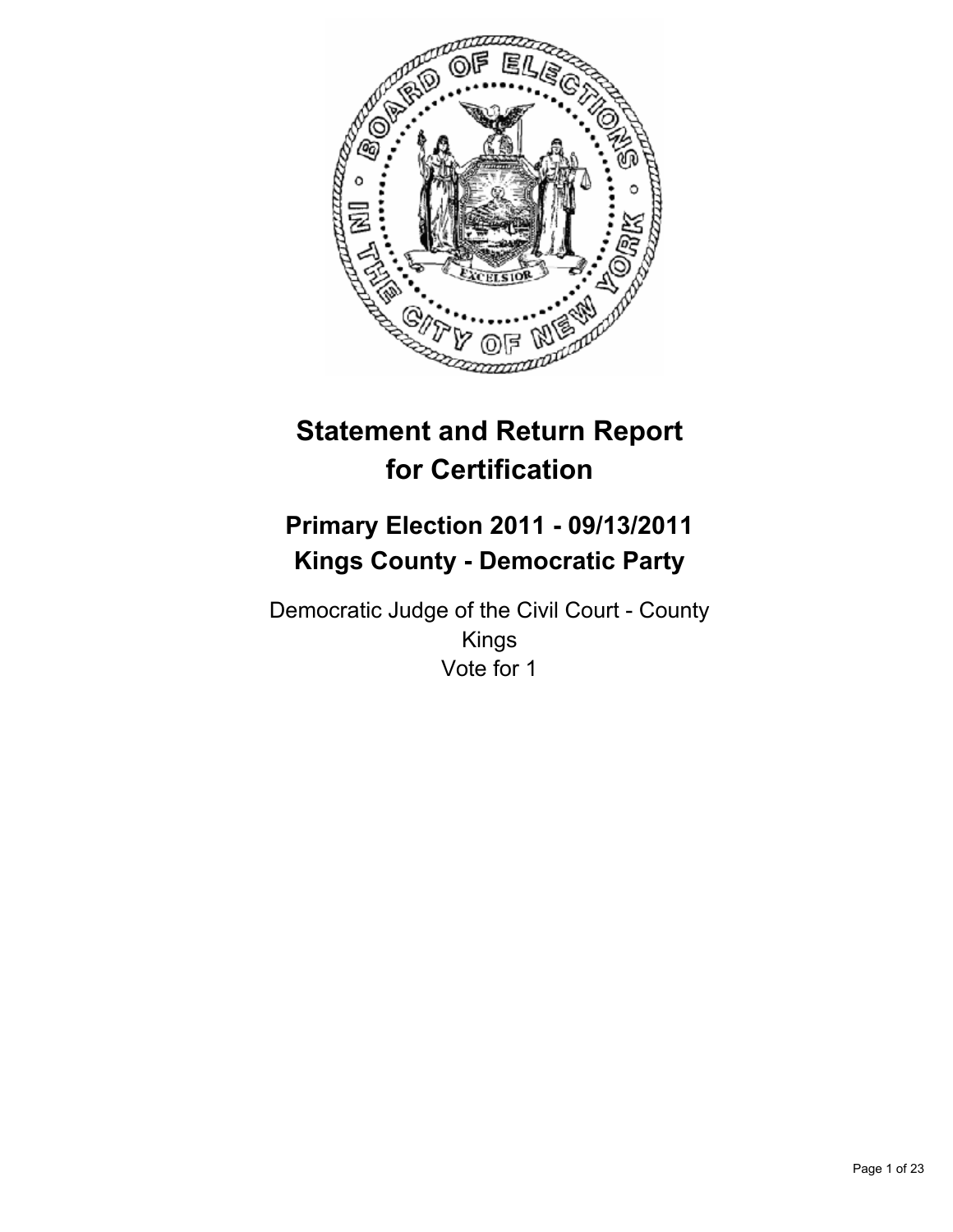

| <b>PUBLIC COUNTER</b>                                    | 2,214    |
|----------------------------------------------------------|----------|
| <b>EMERGENCY</b>                                         |          |
| ABSENTEE/MILITARY                                        | 64       |
| <b>FEDERAL</b>                                           | 0        |
| <b>SPECIAL PRESIDENTIAL</b>                              | $\Omega$ |
| <b>AFFIDAVIT</b>                                         | 10       |
| <b>Total Ballots</b>                                     | 2,289    |
| Less - Inapplicable Federal/Special Presidential Ballots | $\Omega$ |
| <b>Total Applicable Ballots</b>                          | 2,289    |
| SHAREN D HUDSON                                          | 1,445    |
| CHERYL J GONZALES                                        | 778      |
| DAVID WEPRIN (WRITE-IN)                                  | 2        |
| MARVA KING-SMITH (WRITE-IN)                              | 1        |
| NIKKI LUCAS (WRITE-IN)                                   | 2        |
| <b>Total Votes</b>                                       | 2,228    |
| Unrecorded                                               | 61       |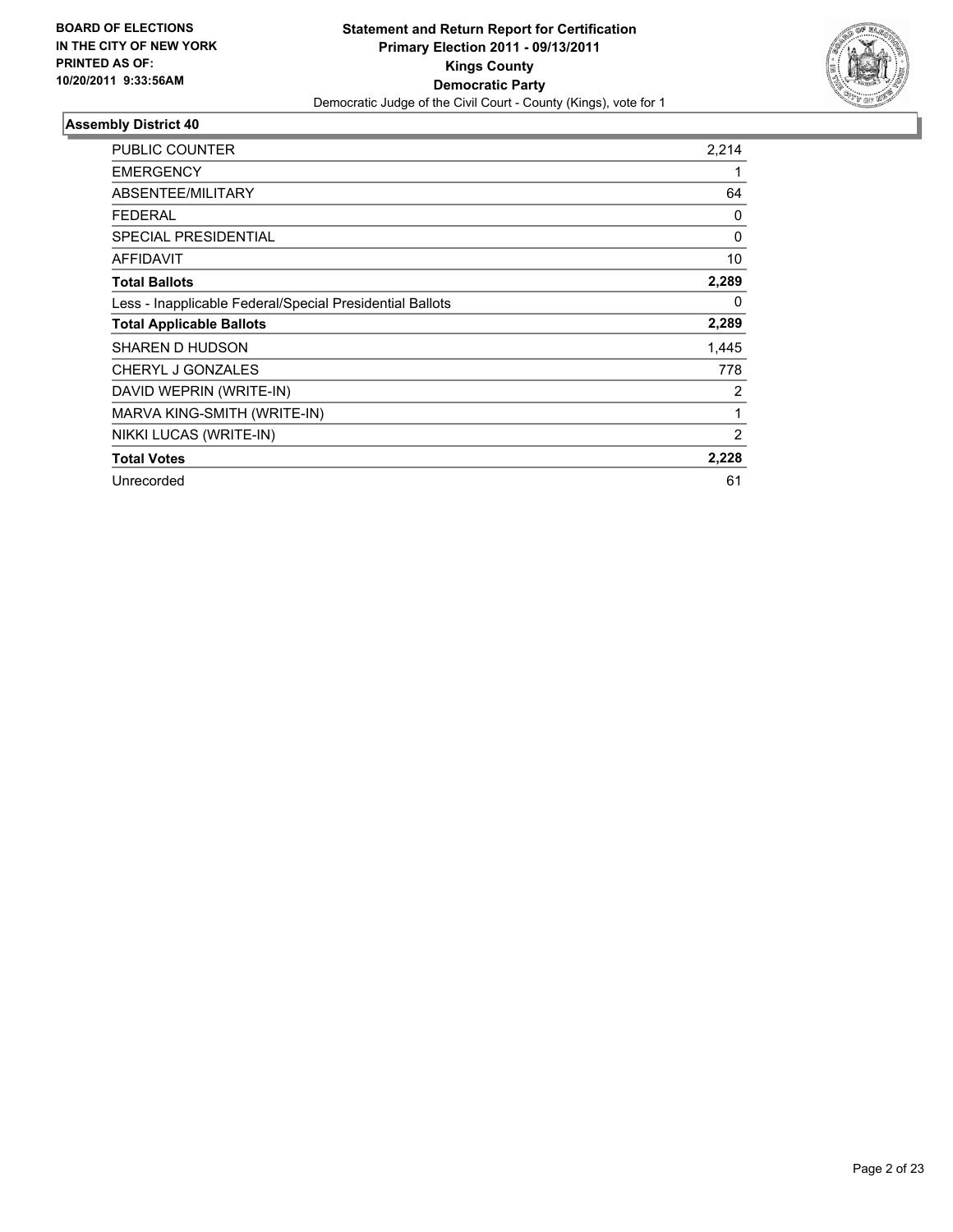

| PUBLIC COUNTER                                           | 2.843 |
|----------------------------------------------------------|-------|
| <b>EMERGENCY</b>                                         | 24    |
| ABSENTEE/MILITARY                                        | 101   |
| <b>FEDERAL</b>                                           | 0     |
| SPECIAL PRESIDENTIAL                                     | 0     |
| <b>AFFIDAVIT</b>                                         | 11    |
| <b>Total Ballots</b>                                     | 2,979 |
| Less - Inapplicable Federal/Special Presidential Ballots | 0     |
| <b>Total Applicable Ballots</b>                          | 2,979 |
| SHAREN D HUDSON                                          | 2,032 |
| CHERYL J GONZALES                                        | 725   |
| AARON BLINDER (WRITE-IN)                                 | 1     |
| ALAN LEVITT (WRITE-IN)                                   | 1     |
| ALEX HERSKOVICH (WRITE-IN)                               | 1     |
| ALIZA FRADEL (WRITE-IN)                                  | 1     |
| ARTHUR SISSER (WRITE-IN)                                 | 1     |
| <b>BOB TURNER (WRITE-IN)</b>                             | 3     |
| <b>BOBBY KALMONSON (WRITE-IN)</b>                        | 1     |
| CHARLES ERANI (WRITE-IN)                                 | 1     |
| CHARLES FINKELSTEIN (WRITE-IN)                           | 4     |
| CHESKI BAUM (WRITE-IN)                                   | 1     |
| DANIEL TANNEBAUM (WRITE-IN)                              | 1     |
| DAVID B HAMM (WRITE-IN)                                  | 1     |
| DAVID GREENFELD (WRITE-IN)                               | 1     |
| DAVID PFEFFER (WRITE-IN)                                 | 1     |
| DAVID WEPRIN (WRITE-IN)                                  | 2     |
| ED KOCH (WRITE-IN)                                       | 1     |
| EZRIEL SCHEINER (WRITE-IN)                               | 1     |
| <b>GEORGE BUSH (WRITE-IN)</b>                            | 1     |
| <b>GORDAN STEIN (WRITE-IN)</b>                           | 1     |
| <b>GUSSIE BERNSON (WRITE-IN)</b>                         | 1     |
| JANE B BURA-DRAGO (WRITE-IN)                             | 1     |
| JASON KOPPEL (WRITE-IN)                                  | 2     |
| JOEL FEVER (WRITE-IN)                                    | 1     |
| MARTIN GELBER (WRITE-IN)                                 | 1     |
| MARTIN KELLY (WRITE-IN)                                  | 1     |
| MARTIN PRICE (WRITE-IN)                                  | 1     |
| MICHAEL KORSINSKY (WRITE-IN)                             | 1     |
| NANCY M SCHACHER (WRITE-IN)                              | 1     |
| PETER T BROWN (WRITE-IN)                                 | 1     |
| RAYMOND DOBRIN (WRITE-IN)                                | 1     |
| ROBERT KOLBERT (WRITE-IN)                                | 1     |
| SAMUEL COLON (WRITE-IN)                                  | 1     |
| SHAYE MOSES (WRITE-IN)                                   | 1     |
| SIMCHA FELDER (WRITE-IN)                                 | 1     |
| YACHEVED COHEN (WRITE-IN)                                | 1     |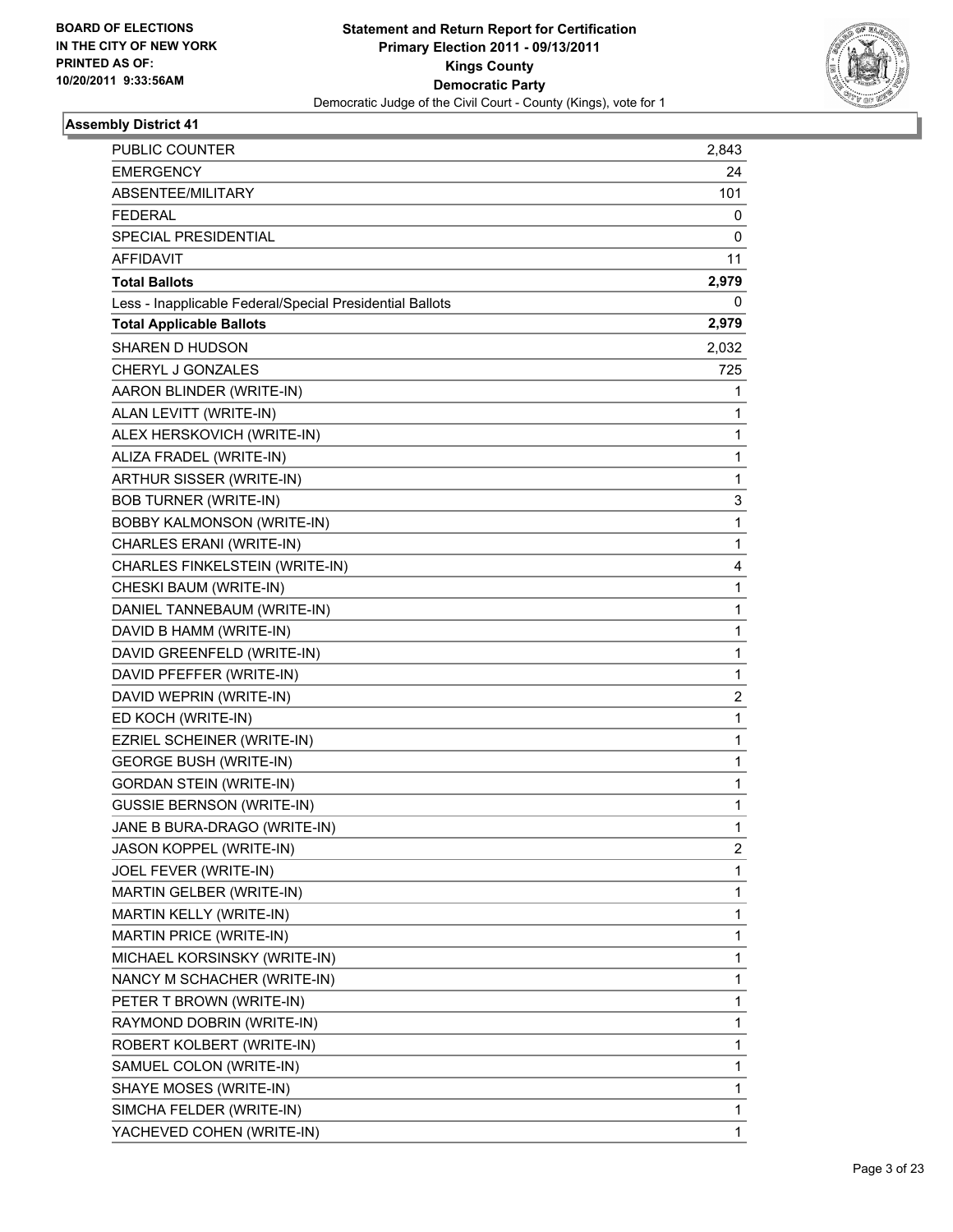

| <b>Total Votes</b>                                       | 2,799    |
|----------------------------------------------------------|----------|
| Unrecorded                                               | 180      |
| <b>Assembly District 42</b>                              |          |
| <b>PUBLIC COUNTER</b>                                    | 1,332    |
| <b>EMERGENCY</b>                                         | 0        |
| ABSENTEE/MILITARY                                        | 84       |
| <b>FEDERAL</b>                                           | 0        |
| <b>SPECIAL PRESIDENTIAL</b>                              | $\Omega$ |
| <b>AFFIDAVIT</b>                                         | 16       |
| <b>Total Ballots</b>                                     | 1,432    |
| Less - Inapplicable Federal/Special Presidential Ballots | 0        |
| <b>Total Applicable Ballots</b>                          | 1,432    |
| <b>SHAREN D HUDSON</b>                                   | 862      |
| CHERYL J GONZALES                                        | 495      |
| <b>BOB TURNER (WRITE-IN)</b>                             | 3        |
| DENNIS RAPPS (WRITE-IN)                                  | 1        |
| DINA YARMARK (WRITE-IN)                                  | 1        |
| MARK FREDMAN (WRITE-IN)                                  | 1        |
| MICHAEL LEDERMAN (WRITE-IN)                              | 1        |
| <b>Total Votes</b>                                       | 1,364    |
| Unrecorded                                               | 68       |

| <b>PUBLIC COUNTER</b>                                    | 1,727 |
|----------------------------------------------------------|-------|
| <b>EMERGENCY</b>                                         | 1     |
| ABSENTEE/MILITARY                                        | 172   |
| <b>FEDERAL</b>                                           | 0     |
| <b>SPECIAL PRESIDENTIAL</b>                              | 0     |
| <b>AFFIDAVIT</b>                                         | 20    |
| <b>Total Ballots</b>                                     | 1,920 |
| Less - Inapplicable Federal/Special Presidential Ballots | 0     |
| <b>Total Applicable Ballots</b>                          | 1,920 |
| SHAREN D HUDSON                                          | 1,368 |
| <b>CHERYL J GONZALES</b>                                 | 523   |
| BILL CLINTON (WRITE-IN)                                  | 1     |
| <b>Total Votes</b>                                       | 1,892 |
| Unrecorded                                               | 28    |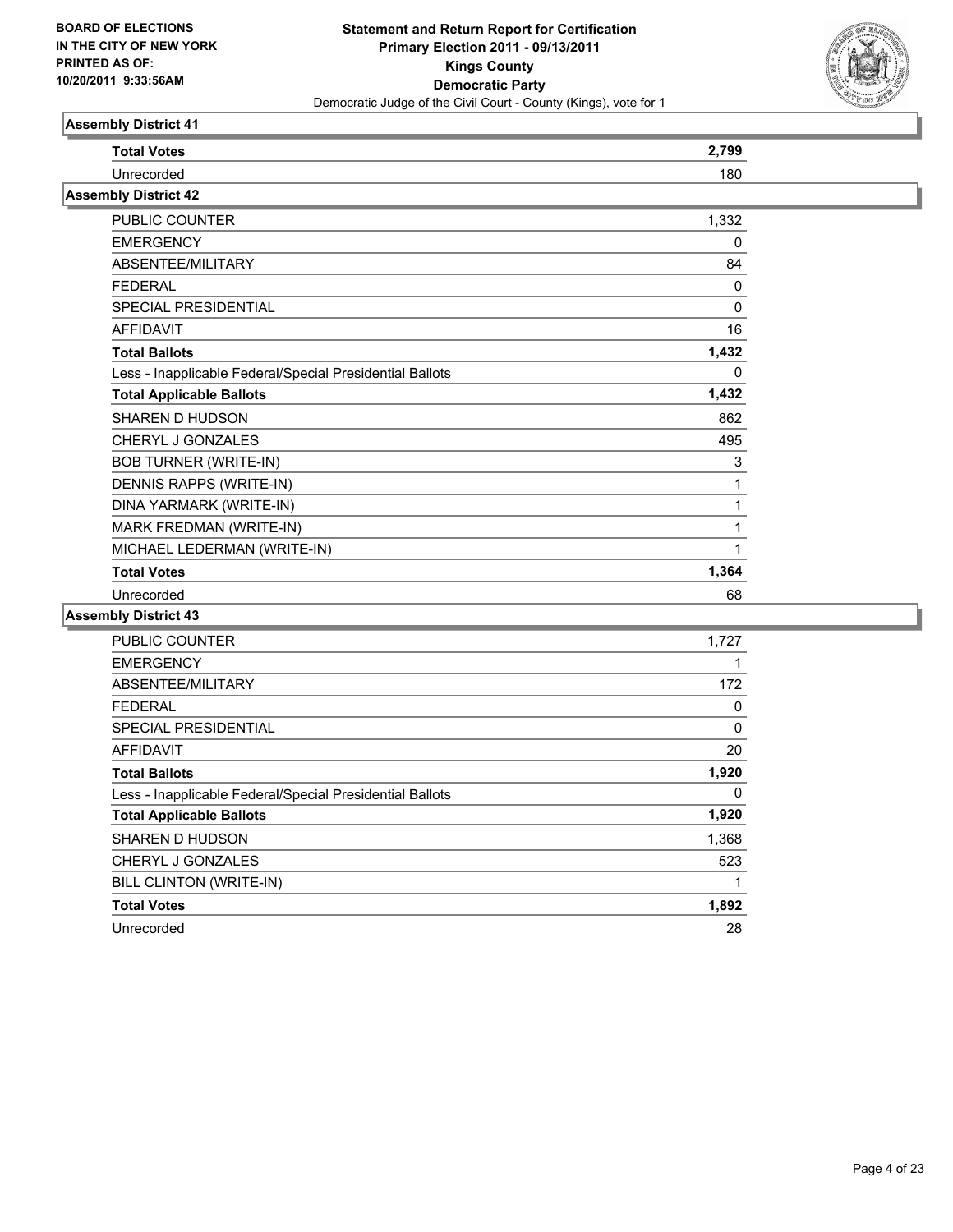

| PUBLIC COUNTER                                           | 1,995                   |
|----------------------------------------------------------|-------------------------|
| <b>EMERGENCY</b>                                         | 31                      |
| ABSENTEE/MILITARY                                        | 88                      |
| <b>FEDERAL</b>                                           | 0                       |
| <b>SPECIAL PRESIDENTIAL</b>                              | 0                       |
| <b>AFFIDAVIT</b>                                         | 19                      |
| <b>Total Ballots</b>                                     | 2,133                   |
| Less - Inapplicable Federal/Special Presidential Ballots | 0                       |
| <b>Total Applicable Ballots</b>                          | 2,133                   |
| SHAREN D HUDSON                                          | 946                     |
| CHERYL J GONZALES                                        | 1,072                   |
| ANNA STERN, ESQ (WRITE-IN)                               | 1                       |
| ASHER YATZAR (WRITE-IN)                                  | 1                       |
| BERYL FOSTER ANDRES (WRITE-IN)                           | 1                       |
| BILL LIPTON (WRITE-IN)                                   | 1                       |
| <b>BOB TURNER (WRITE-IN)</b>                             | $\mathbf{1}$            |
| CHARLES ADLER (WRITE-IN)                                 | $\mathbf 1$             |
| DAVID GREENFIELD (WRITE-IN)                              | 1                       |
| DENNIS MILBAVER (WRITE-IN)                               | 1                       |
| JACOB OBERLANDO (WRITE-IN)                               | $\overline{\mathbf{c}}$ |
| MICHAEL BAEL (WRITE-IN)                                  | 1                       |
| RON PAUL (WRITE-IN)                                      | 1                       |
| ROSE MADDEN (WRITE-IN)                                   | 1                       |
| SAMUEL FREIDMAN (WRITE-IN)                               | $\overline{\mathbf{c}}$ |
| SARAH NEWMAN (WRITE-IN)                                  | 1                       |
| SHAHSI GANRWEIG (WRITE-IN)                               | 1                       |
| SHIA LANGSAM (WRITE-IN)                                  | 1                       |
| VINCENT RUSSO (WRITE-IN)                                 | 1                       |
| YERUCHEN SILBER (WRITE-IN)                               | 1                       |
| YISRAEL A WOLFSON (WRITE-IN)                             | 1                       |
| YISRAEL BRUNSTIEN (WRITE-IN)                             | 1                       |
| <b>Total Votes</b>                                       | 2,040                   |
| Unrecorded                                               | 93                      |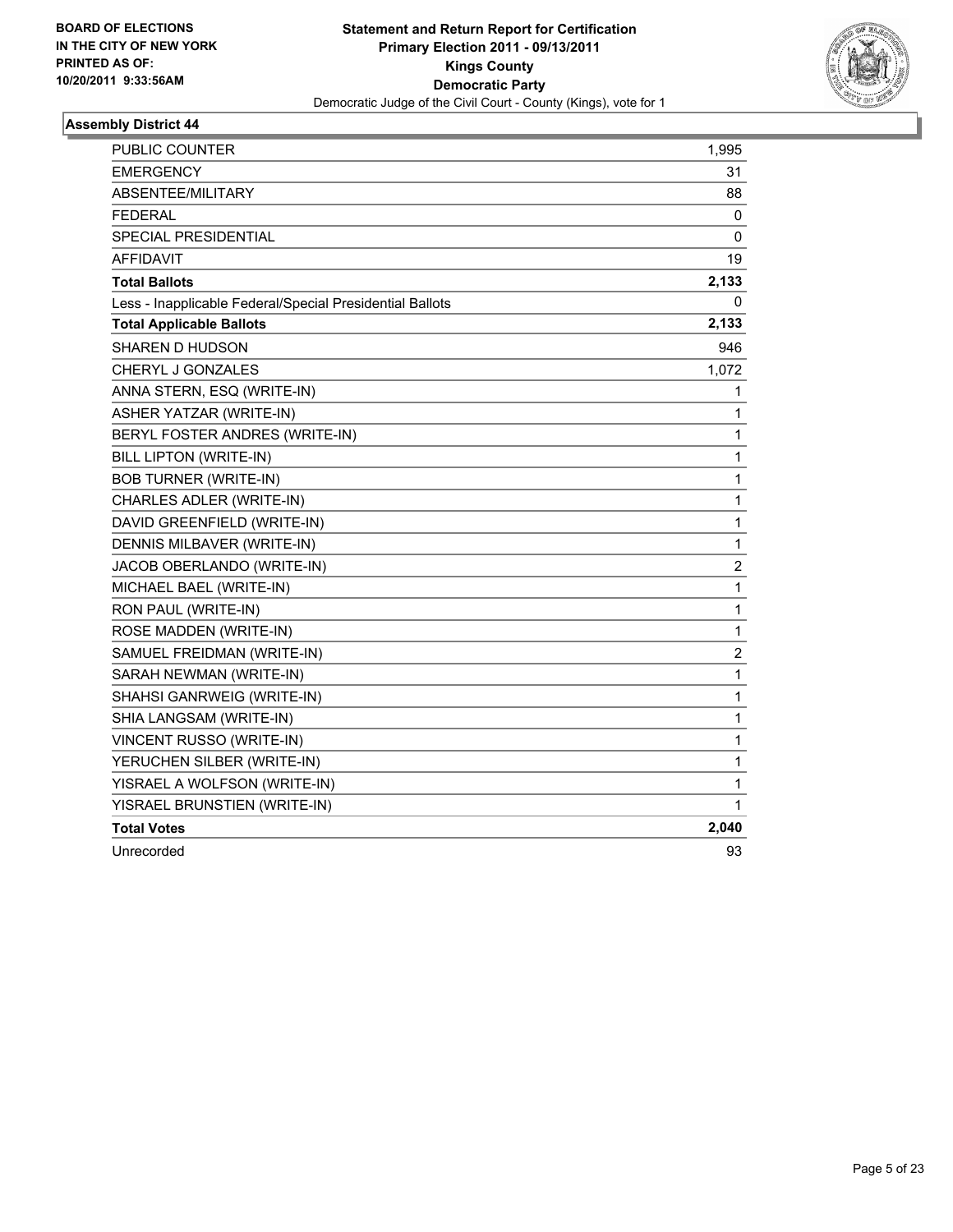

| PUBLIC COUNTER                                           | 3,080        |
|----------------------------------------------------------|--------------|
| <b>EMERGENCY</b>                                         | 0            |
| ABSENTEE/MILITARY                                        | 122          |
| <b>FEDERAL</b>                                           | 0            |
| SPECIAL PRESIDENTIAL                                     | 0            |
| AFFIDAVIT                                                | 9            |
| <b>Total Ballots</b>                                     | 3,211        |
| Less - Inapplicable Federal/Special Presidential Ballots | 0            |
| <b>Total Applicable Ballots</b>                          | 3,211        |
| <b>SHAREN D HUDSON</b>                                   | 2,139        |
| CHERYL J GONZALES                                        | 670          |
| AARON MANDEL (WRITE-IN)                                  | 1            |
| ANDREW H GREENBERG (WRITE-IN)                            | 2            |
| ANTHONY WEINER (WRITE-IN)                                | 1            |
| AVRONOM ROSENBERG (WRITE-IN)                             | $\mathbf{1}$ |
| <b>BARACK OBAMA (WRITE-IN)</b>                           | 1            |
| <b>BOB TURNER (WRITE-IN)</b>                             | 7            |
| <b>BORIS PINCUS (WRITE-IN)</b>                           | 1            |
| CAREY FISCHER (WRITE-IN)                                 | 1            |
| CHAYA P WEINBERG (WRITE-IN)                              | 1            |
| CLAIRE LIPSHITZ (WRITE-IN)                               | $\mathbf{1}$ |
| DA YAN (WRITE-IN)                                        | 1            |
| DANIEL LIPSHITZ (WRITE-IN)                               | 2            |
| ESTER M SINEN (WRITE-IN)                                 | 1            |
| <b>GLENN SINGER (WRITE-IN)</b>                           | 1            |
| HAIN J SABBYL (WRITE-IN)                                 | 1            |
| IAN D GIRSHAK (WRITE-IN)                                 | 1            |
| ISH CABIBEL (WRITE-IN)                                   | 1            |
| JEROME HORNBLASS (WRITE-IN)                              | 1            |
| JOSEPH HANSON (WRITE-IN)                                 | 1            |
| MAKSIR YABLONASKY (WRITE-IN)                             | 1            |
| NOACH DEAR (WRITE-IN)                                    | 3            |
| PERI MORGULIS (WRITE-IN)                                 | 1            |
| SAUL COLD (WRITE-IN)                                     | 1            |
| SHAUL AZATCHI (WRITE-IN)                                 | 1            |
| SHAVEL ANSEL (WRITE-IN)                                  | 1            |
| TED TURNER (WRITE-IN)                                    | 1            |
| THEODORE ROOSEVELT (WRITE-IN)                            | 1            |
| YASHA HUE (WRITE-IN)                                     | 1            |
| YOSEF KADIN (WRITE-IN)                                   | 1            |
| <b>Total Votes</b>                                       | 2,848        |
| Unrecorded                                               | 363          |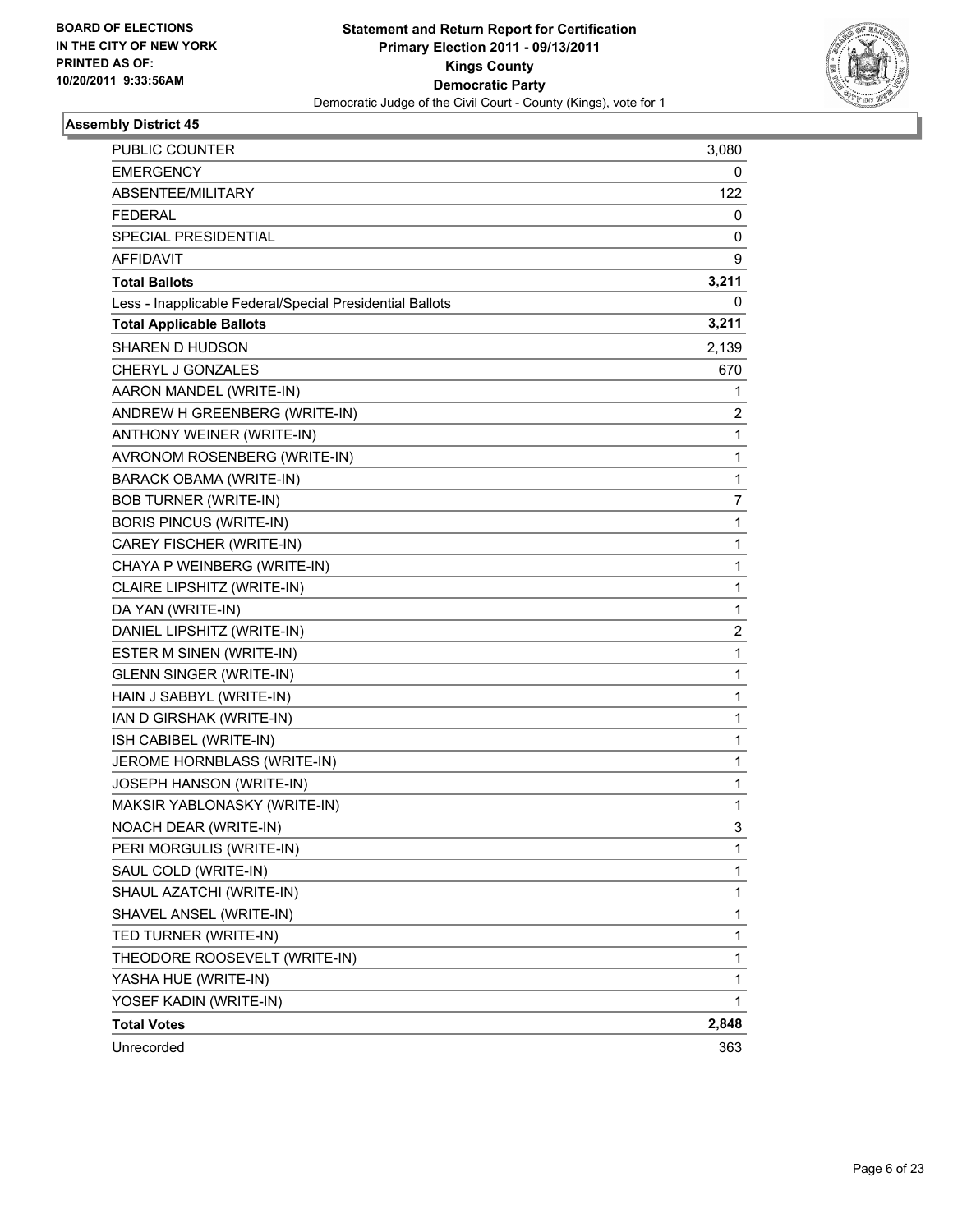

| <b>PUBLIC COUNTER</b>                                    | 1,832    |
|----------------------------------------------------------|----------|
| <b>EMERGENCY</b>                                         | 0        |
| <b>ABSENTEE/MILITARY</b>                                 | 189      |
| <b>FEDERAL</b>                                           | 0        |
| <b>SPECIAL PRESIDENTIAL</b>                              | $\Omega$ |
| <b>AFFIDAVIT</b>                                         | 13       |
| <b>Total Ballots</b>                                     | 2,034    |
| Less - Inapplicable Federal/Special Presidential Ballots | 0        |
| <b>Total Applicable Ballots</b>                          | 2,034    |
| SHAREN D HUDSON                                          | 1,160    |
| CHERYL J GONZALES                                        | 778      |
| <b>BARACK OBAMA (WRITE-IN)</b>                           | 1        |
| <b>BOB TURNER (WRITE-IN)</b>                             | 3        |
| DAVID WEPRIN (WRITE-IN)                                  | 3        |
| DOROTHY JOHNSON (WRITE-IN)                               | 1        |
| IRWIN KAUFMAN (WRITE-IN)                                 | 1        |
| JUDA KNIPEL (WRITE-IN)                                   | 1        |
| MICHAEL WASSER (WRITE-IN)                                | 3        |
| STACY LIGUORI (WRITE-IN)                                 | 1        |
| TIGER-CAT LANDON (WRITE-IN)                              | 1        |
| <b>Total Votes</b>                                       | 1,953    |
| Unrecorded                                               | 81       |

| PUBLIC COUNTER                                           | 1,186 |
|----------------------------------------------------------|-------|
| <b>EMERGENCY</b>                                         | 0     |
| ABSENTEE/MILITARY                                        | 123   |
| <b>FEDERAL</b>                                           | 0     |
| <b>SPECIAL PRESIDENTIAL</b>                              | 0     |
| <b>AFFIDAVIT</b>                                         | 5     |
| <b>Total Ballots</b>                                     | 1,314 |
| Less - Inapplicable Federal/Special Presidential Ballots | 0     |
| <b>Total Applicable Ballots</b>                          | 1,314 |
| <b>SHAREN D HUDSON</b>                                   | 951   |
| CHERYL J GONZALES                                        | 282   |
| BILL COLTON (WRITE-IN)                                   | 1     |
| <b>BOB TURNER (WRITE-IN)</b>                             | 6     |
| CARMINE C SANTA MARIA (WRITE-IN)                         | 1     |
| DAVID WEPRIN (WRITE-IN)                                  | 1     |
| TED TURNER (WRITE-IN)                                    | 1     |
| <b>Total Votes</b>                                       | 1,243 |
| Unrecorded                                               | 71    |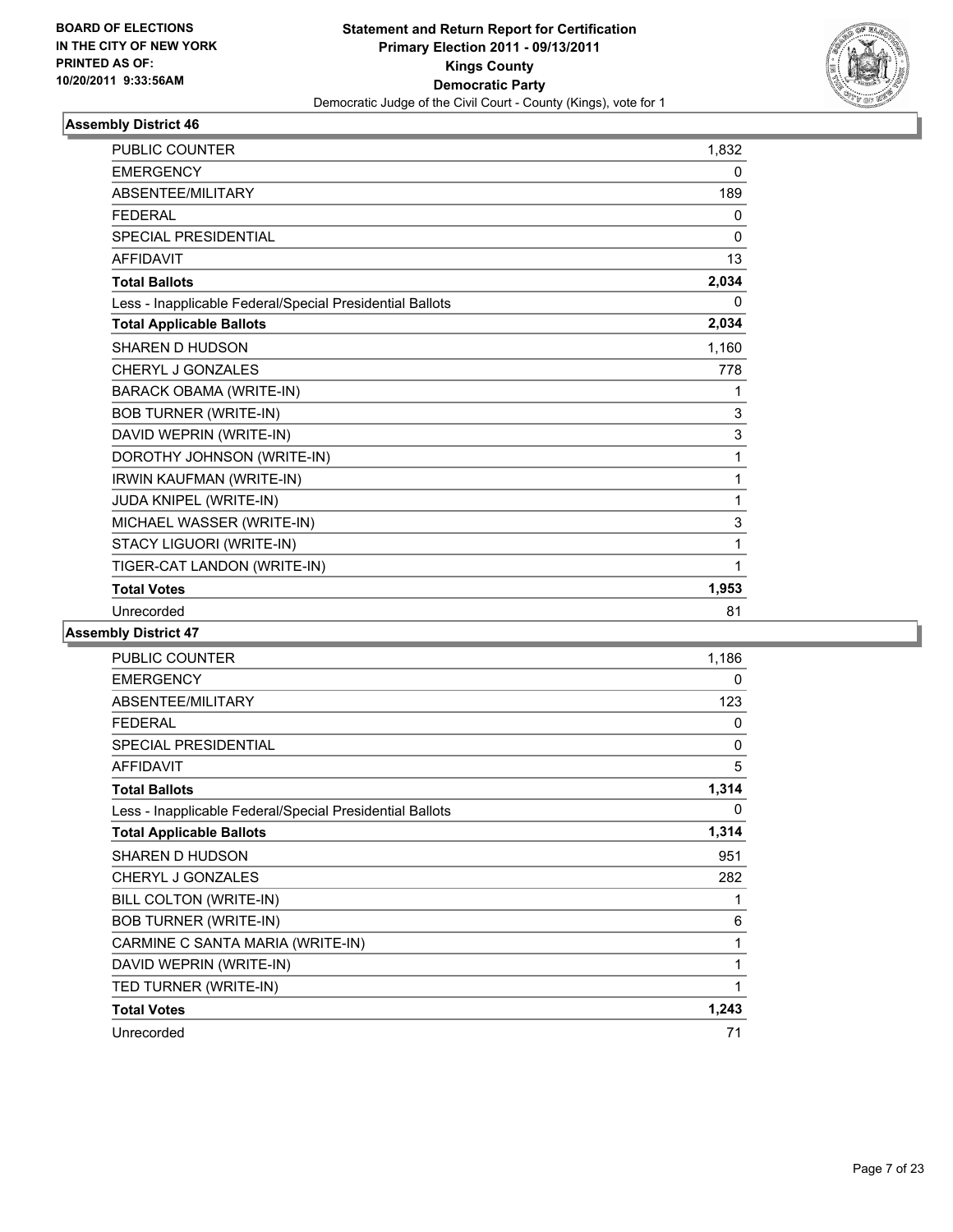

| <b>PUBLIC COUNTER</b>                                    | 1,425        |
|----------------------------------------------------------|--------------|
| <b>EMERGENCY</b>                                         | 0            |
| ABSENTEE/MILITARY                                        | 77           |
| <b>FEDERAL</b>                                           | 0            |
| SPECIAL PRESIDENTIAL                                     | 0            |
| <b>AFFIDAVIT</b>                                         | 7            |
| <b>Total Ballots</b>                                     | 1,509        |
| Less - Inapplicable Federal/Special Presidential Ballots | 0            |
| <b>Total Applicable Ballots</b>                          | 1,509        |
| <b>SHAREN D HUDSON</b>                                   | 950          |
| CHERYL J GONZALES                                        | 353          |
| AARON CHAIFETZ (WRITE-IN)                                | 1            |
| AARON FURST (WRITE-IN)                                   | 1            |
| ABRAHAM SCHACHNER (WRITE-IN)                             | 2            |
| ALI SORTOZKIN (WRITE-IN)                                 | $\mathbf{1}$ |
| ALIZA AZATCHI (WRITE-IN)                                 | 1            |
| ARI NOE (WRITE-IN)                                       | 1            |
| <b>ASHER MINTZ (WRITE-IN)</b>                            | $\mathbf{1}$ |
| <b>BOB TURNER (WRITE-IN)</b>                             | 2            |
| DAVID SABQHIR (WRITE-IN)                                 | 1            |
| DAVID WEPRIN (WRITE-IN)                                  | 1            |
| DOV HIKIND (WRITE-IN)                                    | 1            |
| ISAAC UNQAR (WRITE-IN)                                   | 1            |
| JACK MYER (WRITE-IN)                                     | $\mathbf{1}$ |
| JACOB FELDMAN (WRITE-IN)                                 | 1            |
| JACOB SCHIFF (WRITE-IN)                                  | 2            |
| JOE NEIMAN (WRITE-IN)                                    | $\mathbf{1}$ |
| JONATHAN HAGIER (WRITE-IN)                               | 2            |
| JORGE CARLOS (WRITE-IN)                                  | 1            |
| LILLIANT DEUTSH (WRITE-IN)                               | $\mathbf{1}$ |
| MIKE NELSON (WRITE-IN)                                   | 1            |
| MOSHE STERN (WRITE-IN)                                   | 1            |
| NOACH DEAR (WRITE-IN)                                    | 3            |
| RABBI J RAQOFSKY (WRITE-IN)                              | 1            |
| RAFI GRYNZTIEN (WRITE-IN)                                | 1            |
| RALPH NADER (WRITE-IN)                                   | 1            |
| ROBERTS MACDOUGAIL (WRITE-IN)                            | 1            |
| RONNY BATTINO (WRITE-IN)                                 | 1            |
| SERNARA WEINSTEIN (WRITE-IN)                             | 1            |
| SHAUL AZATCHI (WRITE-IN)                                 | 1            |
| SIMCHA STROH (WRITE-IN)                                  | 1            |
| <b>Total Votes</b>                                       | 1,339        |
| Unrecorded                                               | 170          |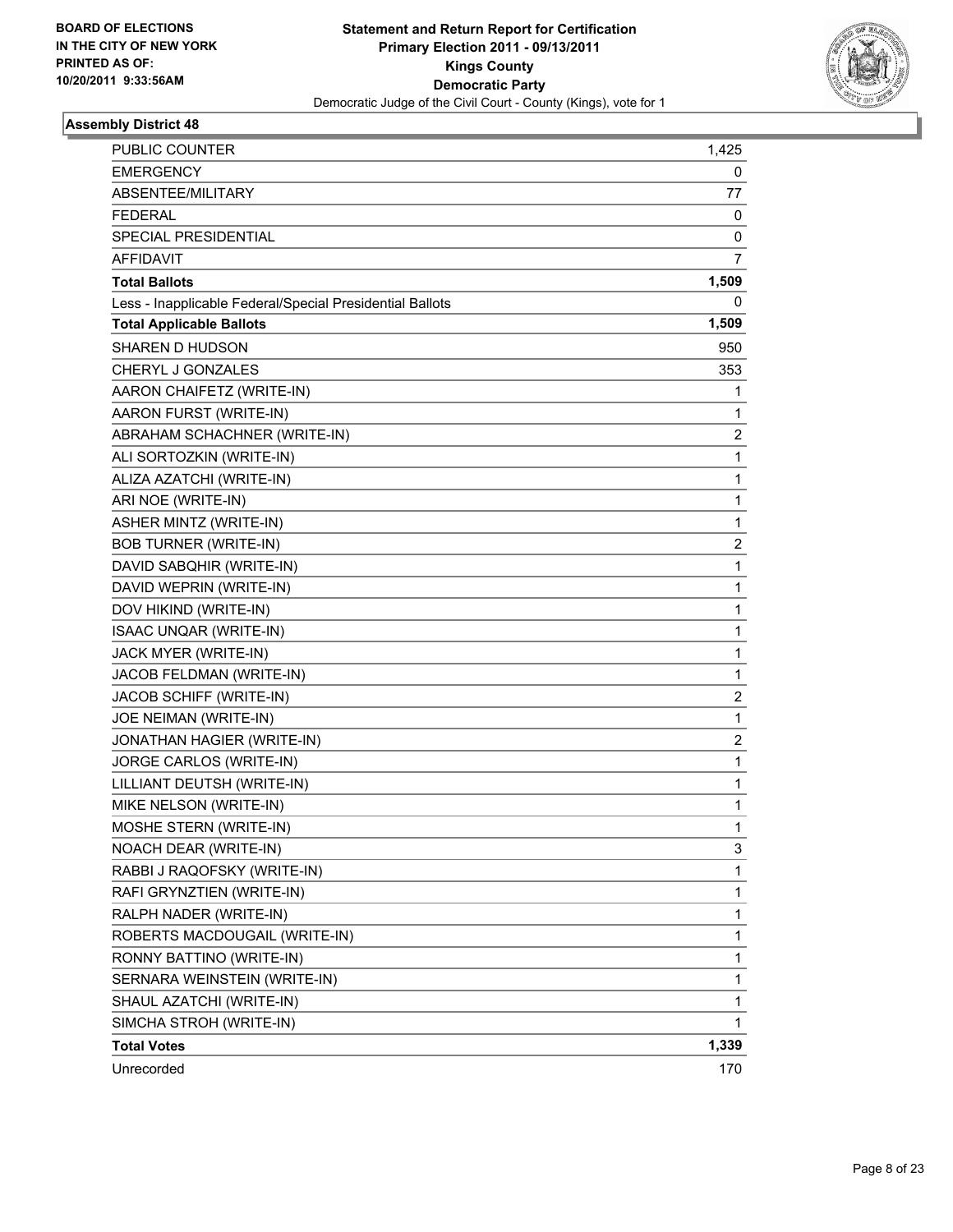

| <b>PUBLIC COUNTER</b>                                    | 670          |
|----------------------------------------------------------|--------------|
| <b>EMERGENCY</b>                                         | 0            |
| ABSENTEE/MILITARY                                        | 70           |
| <b>FFDFRAL</b>                                           | $\mathbf{0}$ |
| <b>SPECIAL PRESIDENTIAL</b>                              | $\mathbf{0}$ |
| <b>AFFIDAVIT</b>                                         | $\mathbf{0}$ |
| <b>Total Ballots</b>                                     | 740          |
| Less - Inapplicable Federal/Special Presidential Ballots | 0            |
| <b>Total Applicable Ballots</b>                          | 740          |
| <b>SHAREN D HUDSON</b>                                   | 422          |
| CHERYL J GONZALES                                        | 177          |
| ADAM RICE (WRITE-IN)                                     | 1            |
| <b>BOB TURNER (WRITE-IN)</b>                             | 1            |
| CALMAN BERGMAN (WRITE-IN)                                | 1            |
| DAVID SCHMIDT (WRITE-IN)                                 | 1            |
| FRANK SEDDIO (WRITE-IN)                                  | 1            |
| NOACH DEAR (WRITE-IN)                                    | 1            |
| SIMON ZILBER (WRITE-IN)                                  | 1            |
| URSULA GANGEMI (WRITE-IN)                                | 1            |
| WAI-SIN LI (WRITE-IN)                                    | 1            |
| <b>Total Votes</b>                                       | 608          |
| Unrecorded                                               | 132          |

| PUBLIC COUNTER                                           | 954          |
|----------------------------------------------------------|--------------|
| <b>EMERGENCY</b>                                         | 0            |
| ABSENTEE/MILITARY                                        | 72           |
| <b>FEDERAL</b>                                           | 0            |
| <b>SPECIAL PRESIDENTIAL</b>                              | $\mathbf{0}$ |
| <b>AFFIDAVIT</b>                                         | 8            |
| <b>Total Ballots</b>                                     | 1,034        |
| Less - Inapplicable Federal/Special Presidential Ballots | $\Omega$     |
| <b>Total Applicable Ballots</b>                          | 1,034        |
| <b>SHAREN D HUDSON</b>                                   | 531          |
| CHERYL J GONZALES                                        | 461          |
| ABE RUBIN (WRITE-IN)                                     | 1            |
| CHRISTOPHER BERNDT (WRITE-IN)                            | 1            |
| DAVID NEIL (WRITE-IN)                                    | 1            |
| EDWARD FRIED (WRITE-IN)                                  | 1            |
| LUNGIA ZISMAN (WRITE-IN)                                 | 1            |
| TED NUGENT (WRITE-IN)                                    | 1            |
| YOEL WEISZ (WRITE-IN)                                    | 1            |
| <b>Total Votes</b>                                       | 999          |
| Unrecorded                                               | 35           |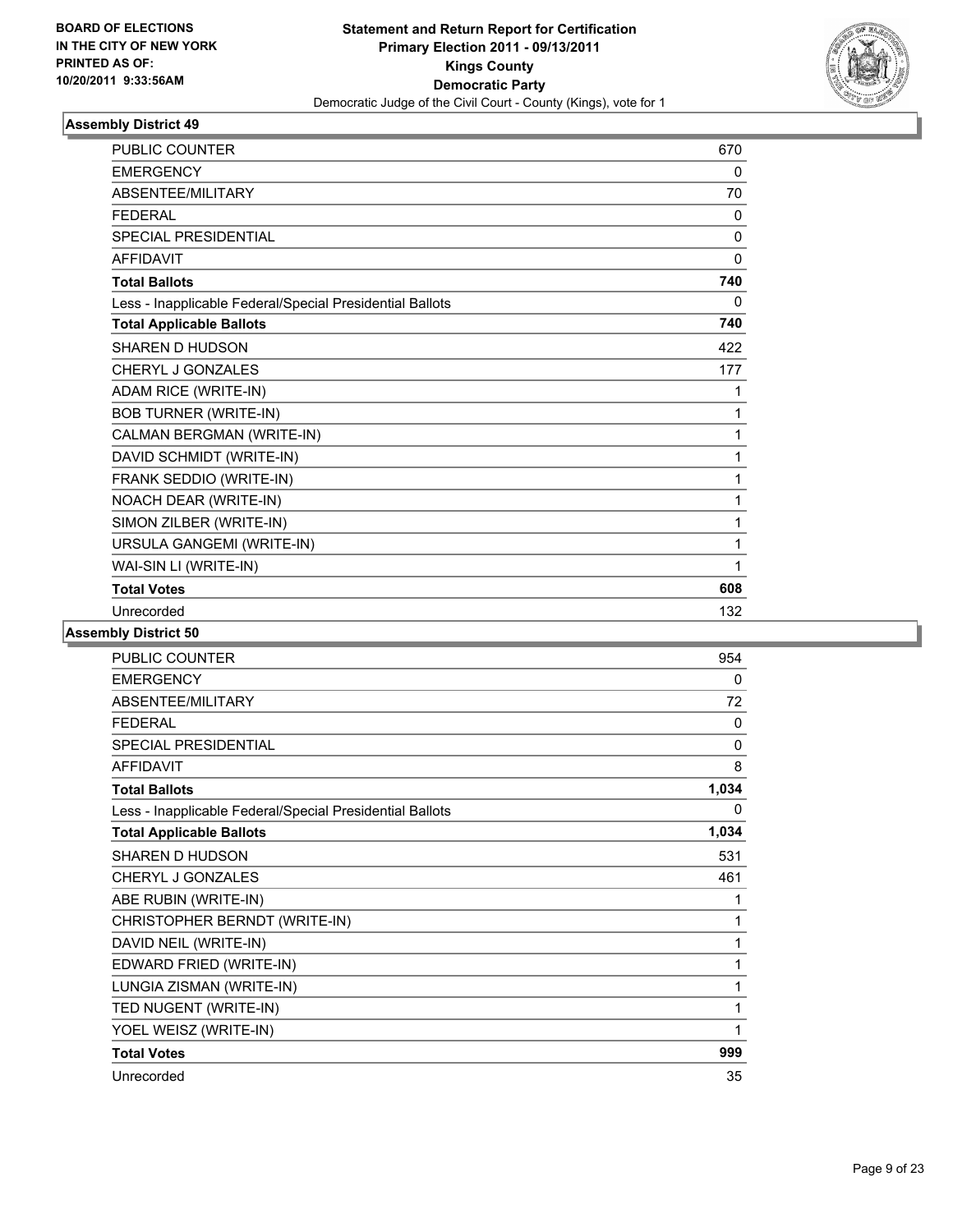

| <b>PUBLIC COUNTER</b>                                    | 694      |
|----------------------------------------------------------|----------|
| <b>EMERGENCY</b>                                         | 0        |
| ABSENTEE/MILITARY                                        | 49       |
| <b>FEDERAL</b>                                           | 0        |
| <b>SPECIAL PRESIDENTIAL</b>                              | $\Omega$ |
| <b>AFFIDAVIT</b>                                         | 12       |
| <b>Total Ballots</b>                                     | 755      |
| Less - Inapplicable Federal/Special Presidential Ballots | 0        |
| <b>Total Applicable Ballots</b>                          | 755      |
| <b>SHAREN D HUDSON</b>                                   | 398      |
| CHERYL J GONZALES                                        | 324      |
| BILLION D LEE (WRITE-IN)                                 |          |
| CHAIM ISRAEL (WRITE-IN)                                  | 1        |
| <b>JULIN HERZOG (WRITE-IN)</b>                           | 1        |
| RENEE GIORDANO (WRITE-IN)                                | 1        |
| TOBY ISREAL (WRITE-IN)                                   | 1        |
| <b>Total Votes</b>                                       | 727      |
| Unrecorded                                               | 28       |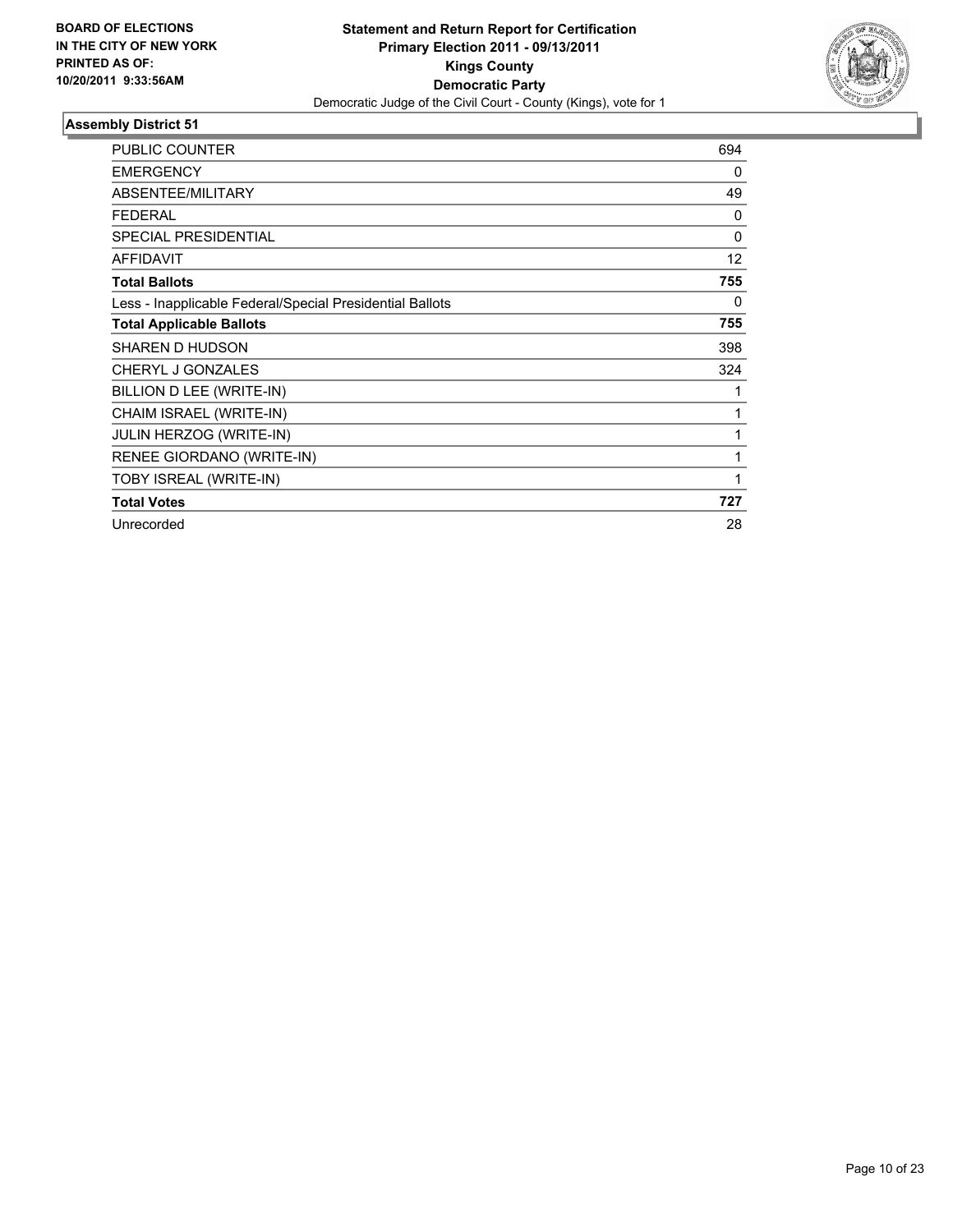

| <b>PUBLIC COUNTER</b>                                    | 2,313          |
|----------------------------------------------------------|----------------|
| <b>EMERGENCY</b>                                         | 1              |
| ABSENTEE/MILITARY                                        | 140            |
| <b>FEDERAL</b>                                           | 0              |
| SPECIAL PRESIDENTIAL                                     | 0              |
| <b>AFFIDAVIT</b>                                         | 26             |
| <b>Total Ballots</b>                                     | 2,480          |
| Less - Inapplicable Federal/Special Presidential Ballots | 0              |
| <b>Total Applicable Ballots</b>                          | 2,480          |
| SHAREN D HUDSON                                          | 723            |
| <b>CHERYL J GONZALES</b>                                 | 1,671          |
| ALLISTAIR WANDESFORDE (WRITE-IN)                         | 1              |
| <b>BOB TURNER (WRITE-IN)</b>                             | 1              |
| BRIAN ZIMMERMAN (WRITE-IN)                               | $\mathbf{1}$   |
| ED KOCH (WRITE-IN)                                       | $\mathbf{1}$   |
| <b>GENE RUSSIANOFF (WRITE-IN)</b>                        | $\mathbf{1}$   |
| JEAN SCHNEIDER (WRITE-IN)                                | $\mathbf{1}$   |
| JERRY SILVER (WRITE-IN)                                  | $\mathbf 1$    |
| KEVIN MANUELE (WRITE-IN)                                 | $\mathbf{1}$   |
| LARA GENOVESI (WRITE-IN)                                 | $\mathbf 1$    |
| <b>MARK FASS (WRITE-IN)</b>                              | $\mathbf{1}$   |
| MARTIN ADELMAN (WRITE-IN)                                | $\mathbf{1}$   |
| PAULA DE KOCK (WRITE-IN)                                 | $\mathbf{1}$   |
| PETER WEITZNER (WRITE-IN)                                | $\mathbf 1$    |
| RAYMOND O'NEILL (WRITE-IN)                               | $\mathbf{1}$   |
| RICK PERRY (WRITE-IN)                                    | $\mathbf{1}$   |
| SABRINA KRAUS (WRITE-IN)                                 | $\mathbf 1$    |
| SAM SCHWARTZ (WRITE-IN)                                  | $\overline{c}$ |
| SCHWOND HUDSON (WRITE-IN)                                | 1              |
| <b>Total Votes</b>                                       | 2,413          |
| Unrecorded                                               | 67             |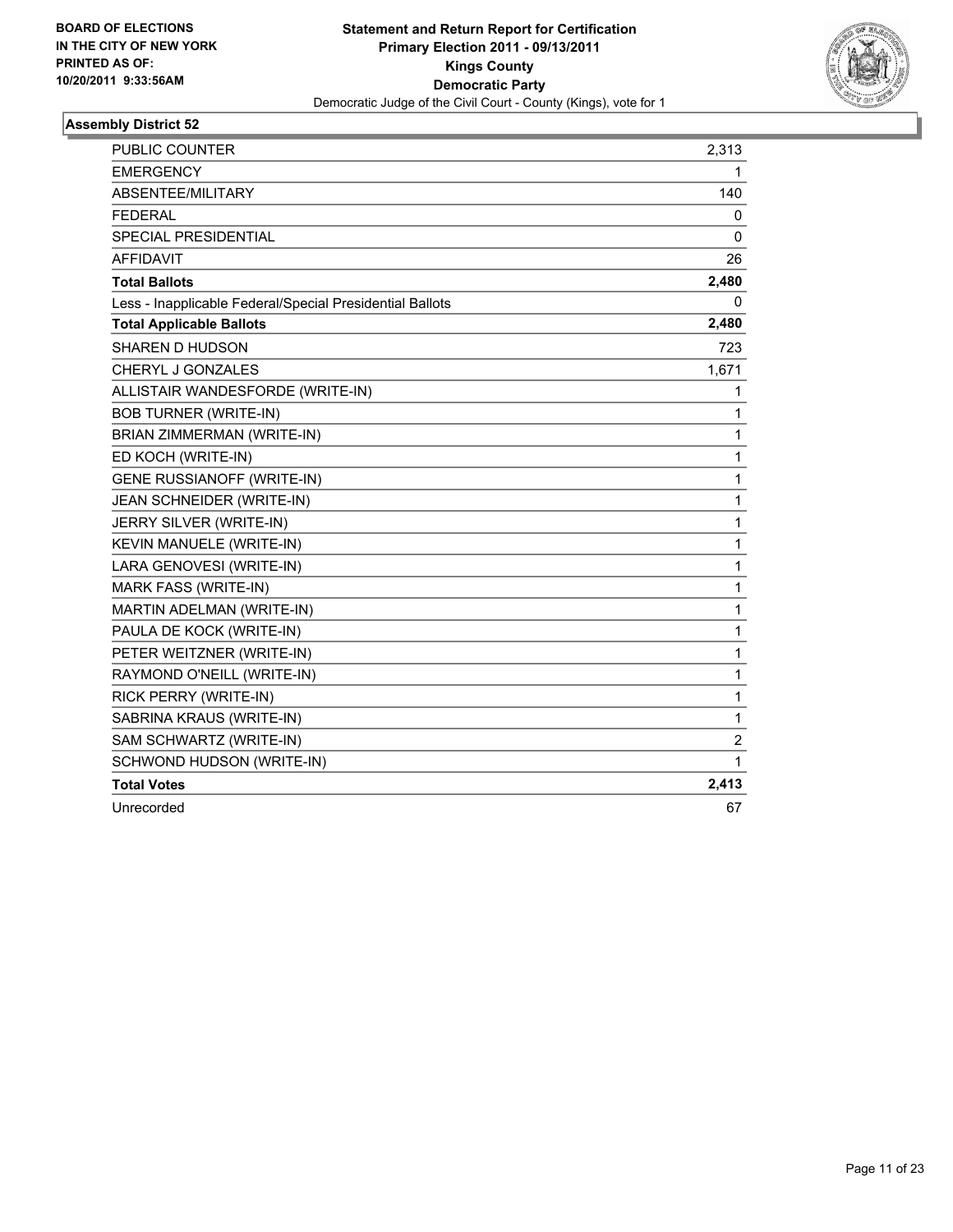

| <b>PUBLIC COUNTER</b>                                    | 1.574        |
|----------------------------------------------------------|--------------|
| <b>EMERGENCY</b>                                         | 0            |
| ABSENTEE/MILITARY                                        | 54           |
| <b>FEDERAL</b>                                           | 0            |
| <b>SPECIAL PRESIDENTIAL</b>                              | $\mathbf{0}$ |
| <b>AFFIDAVIT</b>                                         | 27           |
| <b>Total Ballots</b>                                     | 1,655        |
| Less - Inapplicable Federal/Special Presidential Ballots | 0            |
| <b>Total Applicable Ballots</b>                          | 1,655        |
| <b>SHAREN D HUDSON</b>                                   | 651          |
| CHERYL J GONZALES                                        | 911          |
| DEIDRA C TOWNS (WRITE-IN)                                | 1            |
| DIEDRA C TOWNES (WRITE-IN)                               | 1            |
| JESUS GONZALEZ (WRITE-IN)                                | 29           |
| JUAN GONZALES (WRITE-IN)                                 | 1            |
| JULIO GONZALEZ (WRITE-IN)                                | 1            |
| LECELA DAILA (WRITE-IN)                                  | 1            |
| MILTON VEGA (WRITE-IN)                                   | 1            |
| RAFAEL ESPINAL (WRITE-IN)                                | 13           |
| RAFAEL ESPOILLAT (WRITE-IN)                              | 1            |
| SHORANH DUDSON (WRITE-IN)                                | 1            |
| <b>Total Votes</b>                                       | 1,612        |
| Unrecorded                                               | 43           |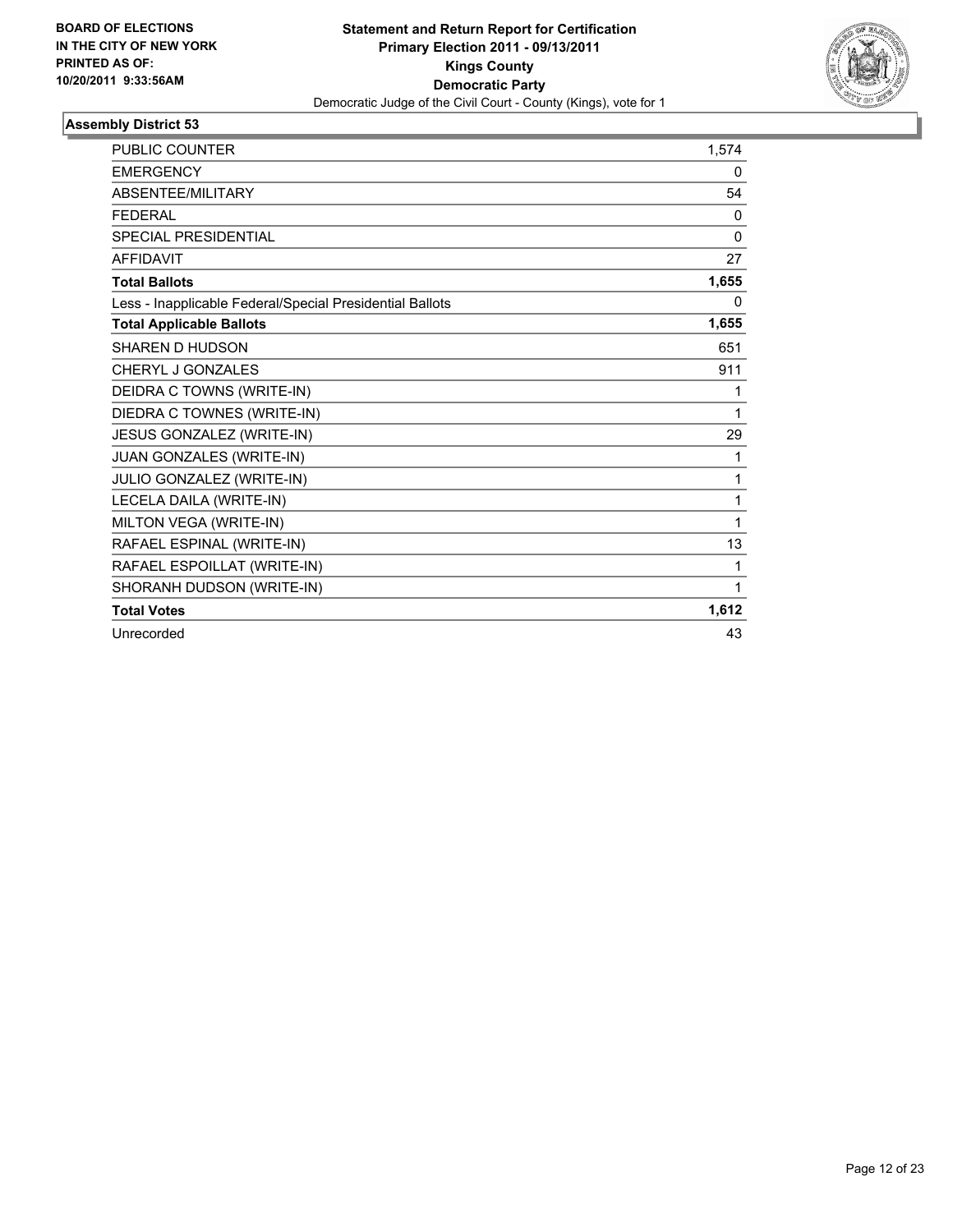

| PUBLIC COUNTER                                           | 3,803          |
|----------------------------------------------------------|----------------|
| <b>EMERGENCY</b>                                         | 3              |
| ABSENTEE/MILITARY                                        | 47             |
| <b>FEDERAL</b>                                           | $\mathbf{0}$   |
| SPECIAL PRESIDENTIAL                                     | $\Omega$       |
| <b>AFFIDAVIT</b>                                         | 44             |
| <b>Total Ballots</b>                                     | 3,897          |
| Less - Inapplicable Federal/Special Presidential Ballots | 0              |
| <b>Total Applicable Ballots</b>                          | 3,897          |
| <b>SHAREN D HUDSON</b>                                   | 1,662          |
| CHERYL J GONZALES                                        | 2,061          |
| AMY ADAMS (WRITE-IN)                                     | 1              |
| DEBOROAH TOWN (WRITE-IN)                                 | 1              |
| DEIDRA TOWNS (WRITE-IN)                                  | 9              |
| ED TOWNS (WRITE-IN)                                      | $\overline{2}$ |
| ERIC ESPINAL (WRITE-IN)                                  | 1              |
| F WILLIAM CHICKERING (WRITE-IN)                          | 1              |
| JAMES PALADINO (WRITE-IN)                                | 1              |
| JEINSAOUS GONZALEZ (WRITE-IN)                            | 1              |
| JESUS GONZALEZ (WRITE-IN)                                | 11             |
| JOSE GONZALEZ (WRITE-IN)                                 | 1              |
| PEILDRA TEWRD (WRITE-IN)                                 | 1              |
| RAFAEL ESPINAL (WRITE-IN)                                | 11             |
| RODNEY WALKER (WRITE-IN)                                 | 1              |
| <b>Total Votes</b>                                       | 3,765          |
| Unrecorded                                               | 132            |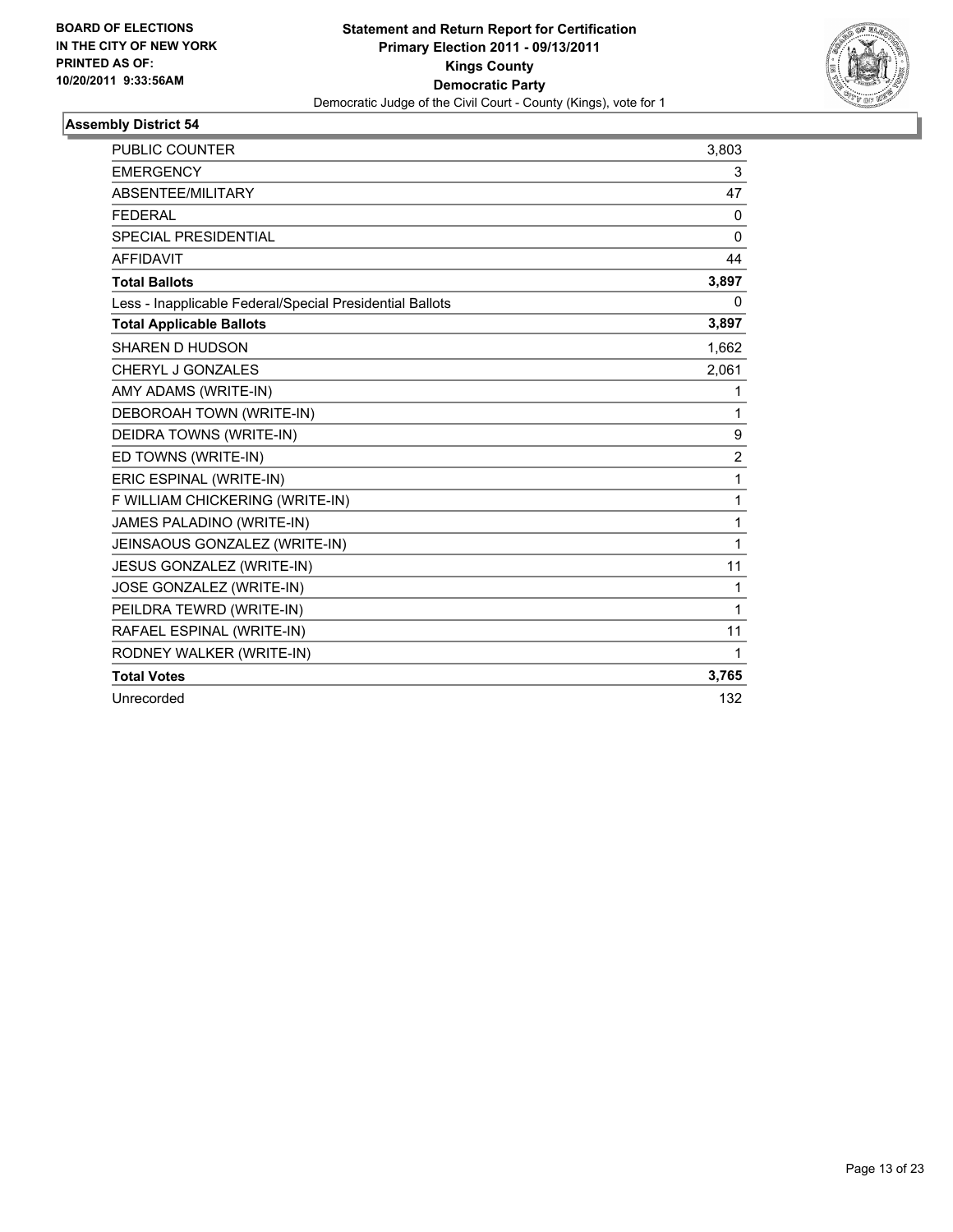

| PUBLIC COUNTER                                           | 1,869        |
|----------------------------------------------------------|--------------|
| <b>EMERGENCY</b>                                         | $\mathbf{0}$ |
| ABSENTEE/MILITARY                                        | 66           |
| <b>FFDFRAL</b>                                           | $\mathbf{0}$ |
| <b>SPECIAL PRESIDENTIAL</b>                              | $\mathbf{0}$ |
| <b>AFFIDAVIT</b>                                         | 20           |
| <b>Total Ballots</b>                                     | 1,955        |
| Less - Inapplicable Federal/Special Presidential Ballots | $\Omega$     |
| <b>Total Applicable Ballots</b>                          | 1,955        |
| SHAREN D HUDSON                                          | 1,182        |
| CHERYL J GONZALES                                        | 563          |
| ANNIE WALKES (WRITE-IN)                                  | 1            |
| BARBRA HAWKINS (WRITE-IN)                                | 1            |
| <b>BOB TURNER (WRITE-IN)</b>                             | 1            |
| DARLEN MEALY (WRITE-IN)                                  | 1            |
| DEAR MIZLA (WRITE-IN)                                    | 1            |
| DEIDRA TOWNS (WRITE-IN)                                  | 1            |
| JESUS GONZALEZ (WRITE-IN)                                | 3            |
| MARK SOLOMON (WRITE-IN)                                  | 1            |
| MARY MILES (WRITE-IN)                                    | 1            |
| ROBIN JONES SHEANS (WRITE-IN)                            | 1            |
| WILLIAM BOYLAND (WRITE-IN)                               | 1            |
| <b>Total Votes</b>                                       | 1,758        |
| Unrecorded                                               | 197          |

| <b>PUBLIC COUNTER</b>                                    | 2,106 |
|----------------------------------------------------------|-------|
| <b>EMERGENCY</b>                                         | 20    |
| ABSENTEE/MILITARY                                        | 111   |
| <b>FEDERAL</b>                                           | 0     |
| <b>SPECIAL PRESIDENTIAL</b>                              | 0     |
| <b>AFFIDAVIT</b>                                         | 18    |
| <b>Total Ballots</b>                                     | 2,255 |
| Less - Inapplicable Federal/Special Presidential Ballots | 0     |
| <b>Total Applicable Ballots</b>                          | 2,255 |
| SHAREN D HUDSON                                          | 1,621 |
| CHERYL J GONZALES                                        | 583   |
| DAVID WEPRIN (WRITE-IN)                                  | 2     |
| DEIDRA TOWNS (WRITE-IN)                                  | 5     |
| KENNY SCHAEFER (WRITE-IN)                                | 1     |
| RAFAEL ESPINAL (WRITE-IN)                                | 1     |
| SHAREN D HUGE (WRITE-IN)                                 | 1     |
| <b>Total Votes</b>                                       | 2,214 |
| Unrecorded                                               | 41    |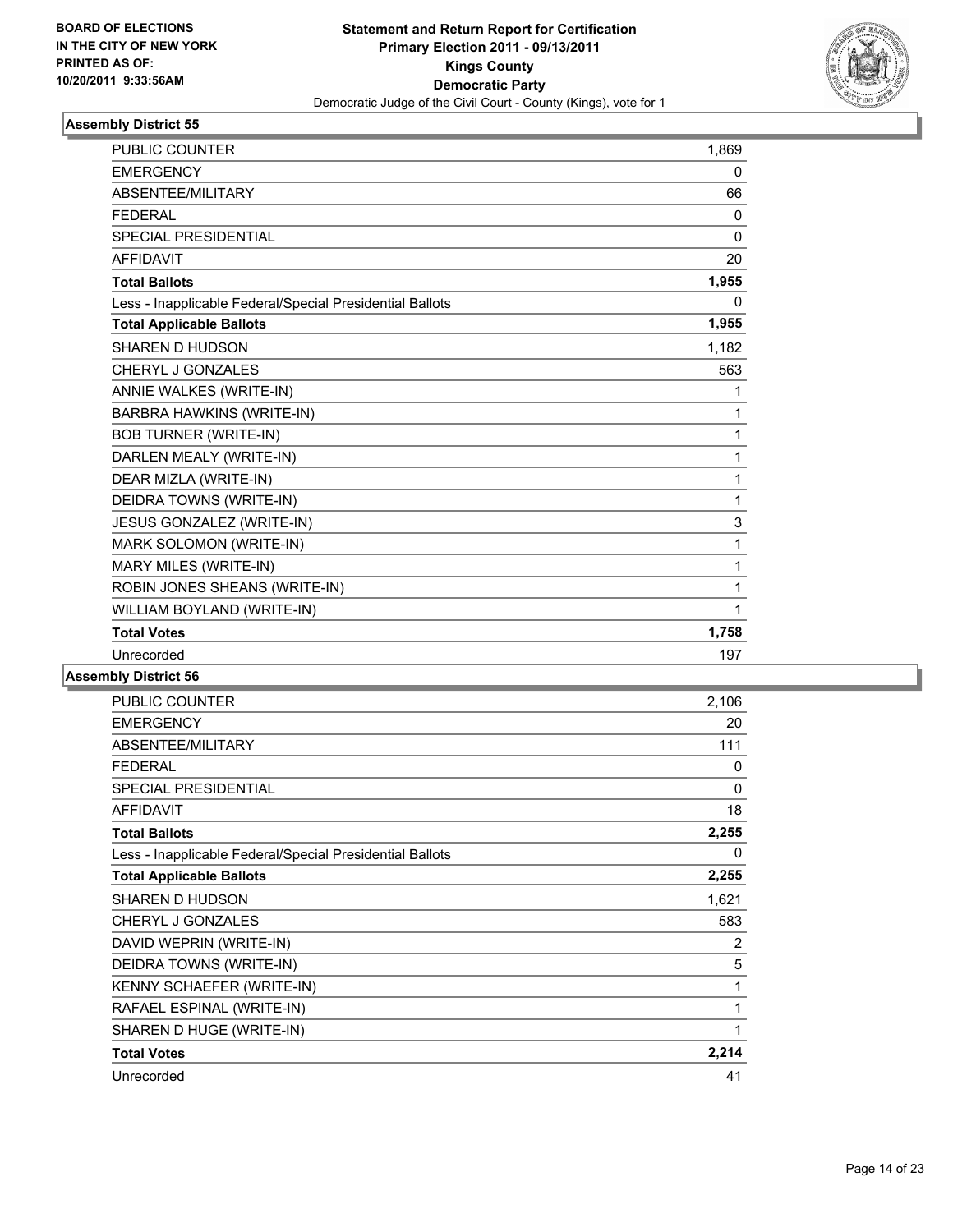

| <b>PUBLIC COUNTER</b>                                    | 2,338        |
|----------------------------------------------------------|--------------|
| <b>EMERGENCY</b>                                         | $\mathbf{0}$ |
| ABSENTEE/MILITARY                                        | 123          |
| <b>FEDERAL</b>                                           | 0            |
| <b>SPECIAL PRESIDENTIAL</b>                              | 0            |
| <b>AFFIDAVIT</b>                                         | 30           |
| <b>Total Ballots</b>                                     | 2,491        |
| Less - Inapplicable Federal/Special Presidential Ballots | 0            |
| <b>Total Applicable Ballots</b>                          | 2,491        |
| SHAREN D HUDSON                                          | 1,442        |
| CHERYL J GONZALES                                        | 1,014        |
| ALLAN B IFILL (WRITE-IN)                                 | 1            |
| ANTHONY WEINER (WRITE-IN)                                | 1            |
| DAVID WEPRIN (WRITE-IN)                                  | 1            |
| JOE SHARKEY (WRITE-IN)                                   | 1            |
| JOHN LIU (WRITE-IN)                                      | 1            |
| PETER VITAKIS (WRITE-IN)                                 | 1            |
| <b>Total Votes</b>                                       | 2,462        |
| Unrecorded                                               | 29           |

| <b>PUBLIC COUNTER</b>                                    | 1,531    |
|----------------------------------------------------------|----------|
| <b>EMERGENCY</b>                                         | 0        |
| ABSENTEE/MILITARY                                        | 194      |
| <b>FEDERAL</b>                                           | 0        |
| <b>SPECIAL PRESIDENTIAL</b>                              | $\Omega$ |
| <b>AFFIDAVIT</b>                                         | 20       |
| <b>Total Ballots</b>                                     | 1,745    |
| Less - Inapplicable Federal/Special Presidential Ballots | 0        |
| <b>Total Applicable Ballots</b>                          | 1,745    |
| SHAREN D HUDSON                                          | 1,177    |
| CHERYL J GONZALES                                        | 538      |
| CENK UYGUR (WRITE-IN)                                    | 1        |
| DAVID WEPRIN (WRITE-IN)                                  | 2        |
| ROBNETES BICHOTTE (WRITE-IN)                             | 1        |
| SHAREN SENGALEZ (WRITE-IN)                               | 1        |
| <b>Total Votes</b>                                       | 1,720    |
| Unrecorded                                               | 25       |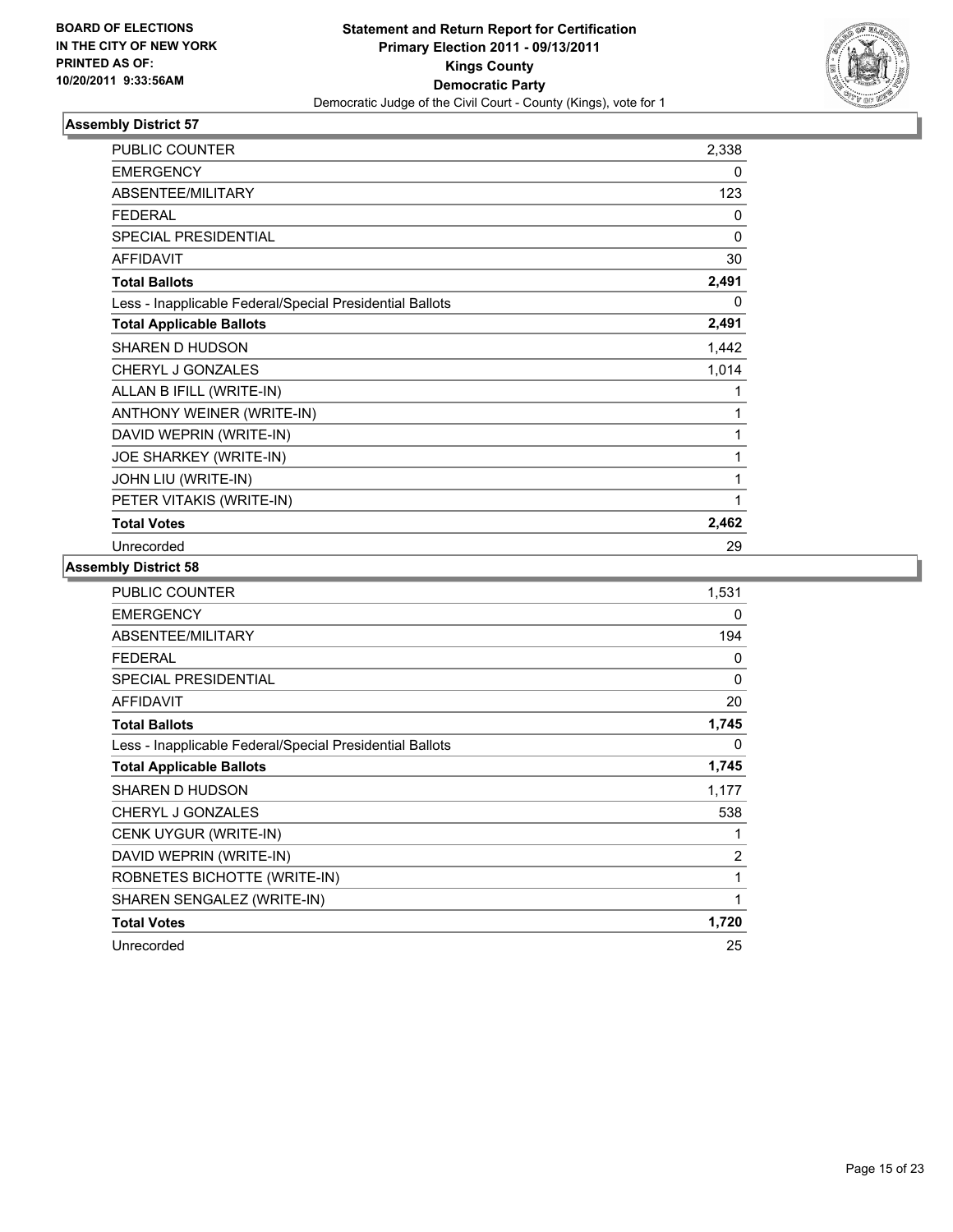

| PUBLIC COUNTER                                           | 2,456          |
|----------------------------------------------------------|----------------|
| <b>EMERGENCY</b>                                         | 0              |
| ABSENTEE/MILITARY                                        | 82             |
| <b>FEDERAL</b>                                           | 0              |
| SPECIAL PRESIDENTIAL                                     | 0              |
| AFFIDAVIT                                                | 4              |
| <b>Total Ballots</b>                                     | 2,542          |
| Less - Inapplicable Federal/Special Presidential Ballots | 0              |
| <b>Total Applicable Ballots</b>                          | 2,542          |
| SHAREN D HUDSON                                          | 1,747          |
| CHERYL J GONZALES                                        | 691            |
| ANTHONY WEINER (WRITE-IN)                                | 2              |
| ARTHUR ROSS (WRITE-IN)                                   | 1              |
| BEIGE TANGO (WRITE-IN)                                   | 1              |
| <b>BOB TURNER (WRITE-IN)</b>                             | 1              |
| BUDD NATR BA ROGERS (WRITE-IN)                           | 1              |
| CARY FISHER (WRITE-IN)                                   | 2              |
| CHARLES SEIDEMAN (WRITE-IN)                              | 1              |
| CHARLIE LASAC (WRITE-IN)                                 | 1              |
| DAVID WEPRIN (WRITE-IN)                                  | 2              |
| HOWARD STERN (WRITE-IN)                                  | 1              |
| ITTA HARTMAN (WRITE-IN)                                  | 1              |
| JEFFREY MILLER (WRITE-IN)                                | 1              |
| JOSEPH LUHRS (WRITE-IN)                                  | 1              |
| JOSEPH PASCARELLA (WRITE-IN)                             | 1              |
| JUDITH KAYE (WRITE-IN)                                   | $\mathbf 1$    |
| JY GREENWALD (WRITE-IN)                                  | 1              |
| LAURA ADLER (WRITE-IN)                                   | 2              |
| LAURA PETERS (WRITE-IN)                                  | 1              |
| LYNN POLANSKY (WRITE-IN)                                 | 1              |
| MARCIA M SCHIFF (WRITE-IN)                               | 2              |
| MORDECHAI KATZ (WRITE-IN)                                | $\overline{2}$ |
| PHILIP BENNETT (WRITE-IN)                                | 1              |
| PHILIP SMALLMAN (WRITE-IN)                               | 1              |
| RON LUKOWITZ (WRITE-IN)                                  | 1              |
| S.J FRONTINUS (WRITE-IN)                                 | 1              |
| SEAN HANNITY (WRITE-IN)                                  | 1              |
| SHAHSI GANZWEIG (WRITE-IN)                               | 1              |
| STEWART B MILSTEIN (WRITE-IN)                            | 2              |
| TED KRISHER (WRITE-IN)                                   | 1              |
| TOM CHIN (WRITE-IN)                                      | 1              |
| YEHUDA LEVIN (WRITE-IN)                                  | 1              |
| <b>Total Votes</b>                                       | 2,476          |
| Unrecorded                                               | 66             |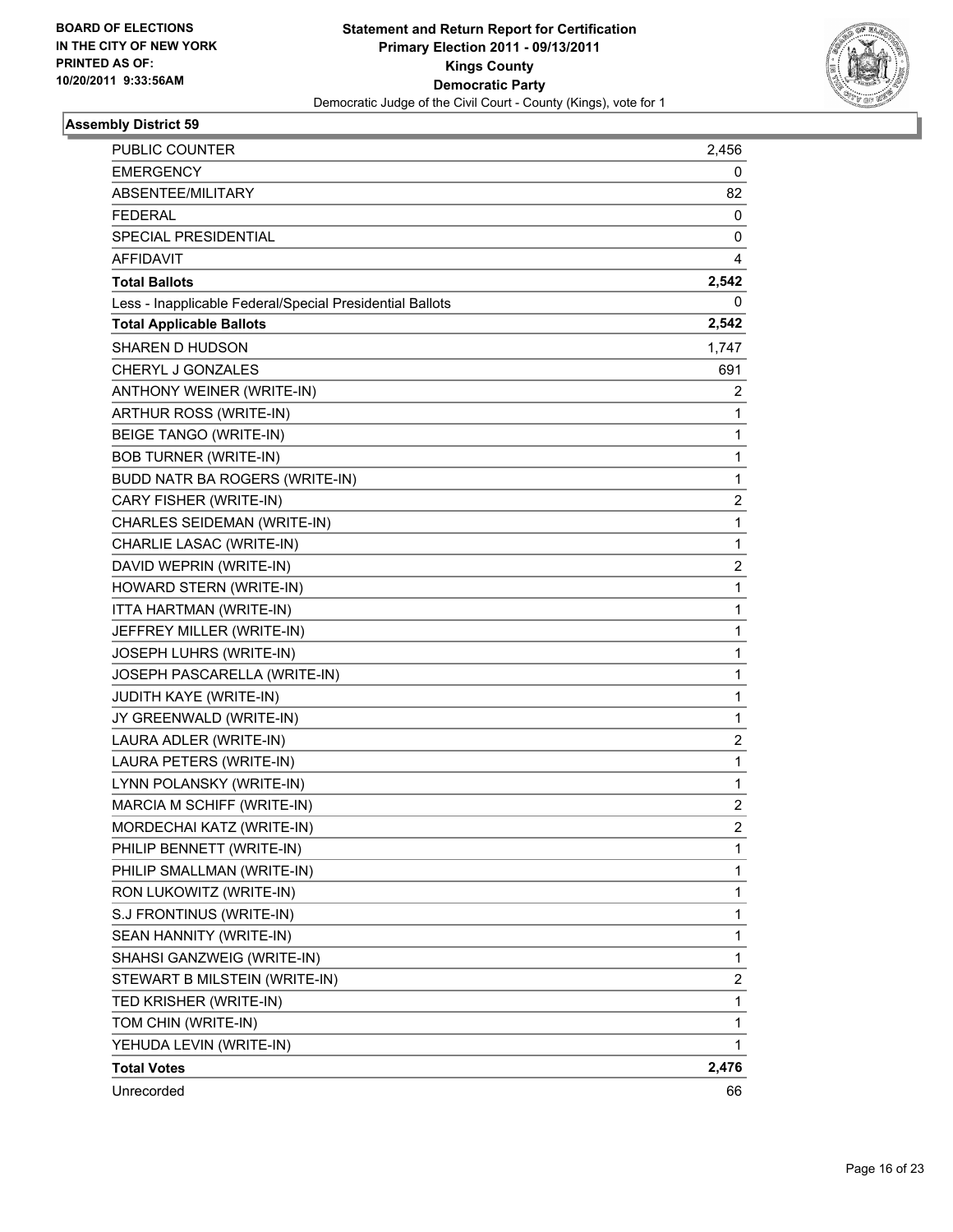

| PUBLIC COUNTER                                           | 430 |
|----------------------------------------------------------|-----|
| <b>EMERGENCY</b>                                         | 0   |
| ABSENTEE/MILITARY                                        | 19  |
| FEDERAL                                                  | 0   |
| SPECIAL PRESIDENTIAL                                     | 0   |
| <b>AFFIDAVIT</b>                                         | 3   |
| <b>Total Ballots</b>                                     | 452 |
| Less - Inapplicable Federal/Special Presidential Ballots | 0   |
| <b>Total Applicable Ballots</b>                          | 452 |
| SHAREN D HUDSON                                          | 253 |
| CHERYL J GONZALES                                        | 185 |
| FRANK ESPOSITO (WRITE-IN)                                |     |
| <b>Total Votes</b>                                       | 439 |
| Unrecorded                                               | 13  |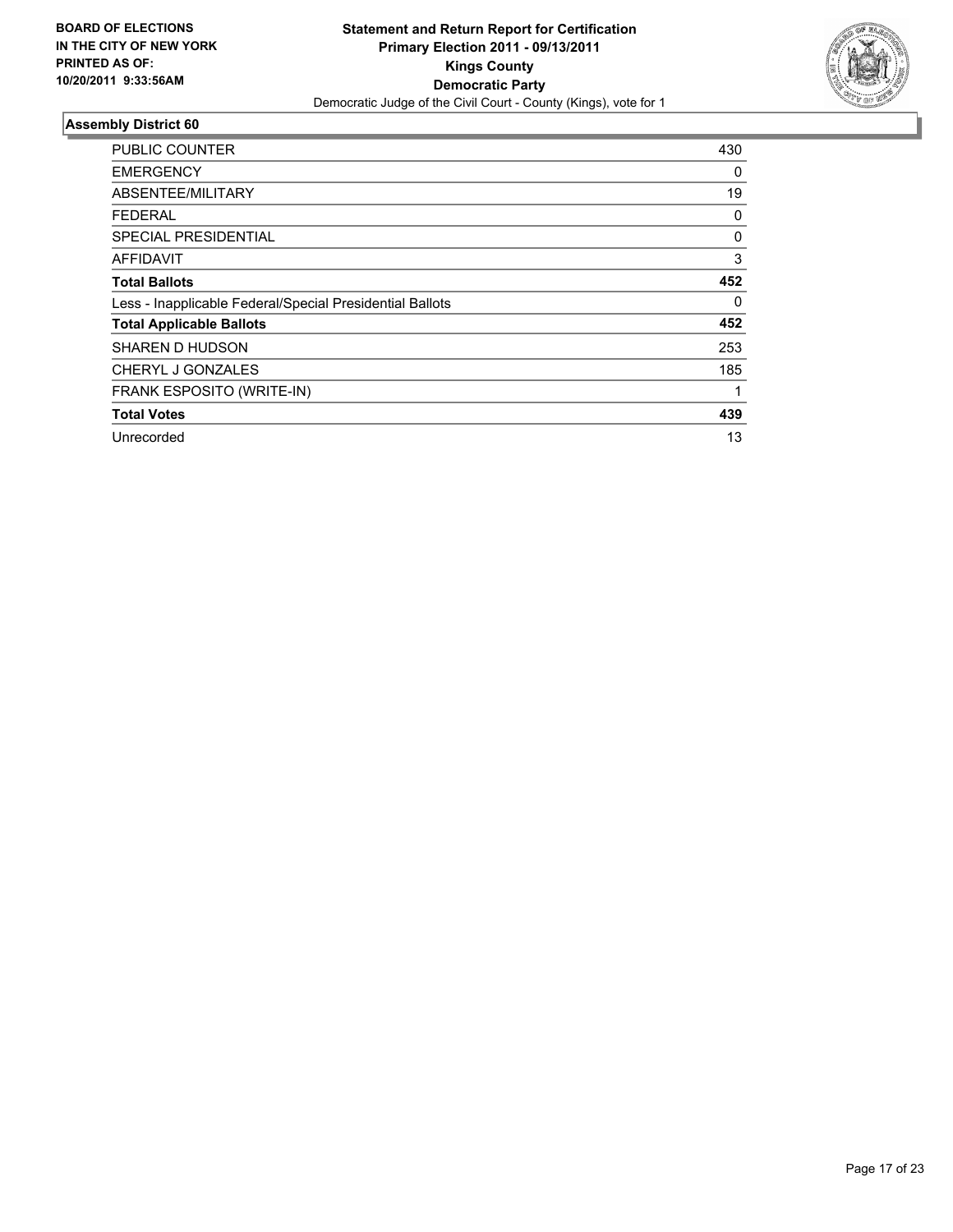

| PUBLIC COUNTER                                           | 38,372         |
|----------------------------------------------------------|----------------|
| <b>EMERGENCY</b>                                         | 81             |
| ABSENTEE/MILITARY                                        | 2,047          |
| <b>FEDERAL</b>                                           | 0              |
| SPECIAL PRESIDENTIAL                                     | 0              |
| AFFIDAVIT                                                | 322            |
| <b>Total Ballots</b>                                     | 40,822         |
| Less - Inapplicable Federal/Special Presidential Ballots | 0              |
| <b>Total Applicable Ballots</b>                          | 40,822         |
| SHAREN D HUDSON                                          | 23,662         |
| CHERYL J GONZALES                                        | 14,855         |
| AARON BLINDER (WRITE-IN)                                 | 1              |
| AARON CHAIFETZ (WRITE-IN)                                | 1              |
| AARON FURST (WRITE-IN)                                   | 1              |
| AARON MANDEL (WRITE-IN)                                  | $\mathbf{1}$   |
| ABE RUBIN (WRITE-IN)                                     | 1              |
| ABRAHAM SCHACHNER (WRITE-IN)                             | 2              |
| ADAM RICE (WRITE-IN)                                     | $\mathbf{1}$   |
| ALAN LEVITT (WRITE-IN)                                   | 1              |
| ALEX HERSKOVICH (WRITE-IN)                               | 1              |
| ALI SORTOZKIN (WRITE-IN)                                 | 1              |
| ALIZA AZATCHI (WRITE-IN)                                 | 1              |
| ALIZA FRADEL (WRITE-IN)                                  | 1              |
| ALLAN B IFILL (WRITE-IN)                                 | 1              |
| ALLISTAIR WANDESFORDE (WRITE-IN)                         | 1              |
| AMY ADAMS (WRITE-IN)                                     | 1              |
| ANDREW H GREENBERG (WRITE-IN)                            | $\overline{c}$ |
| ANNA STERN, ESQ (WRITE-IN)                               | 1              |
| ANNIE WALKES (WRITE-IN)                                  | 1              |
| ANTHONY WEINER (WRITE-IN)                                | 4              |
| ARI NOE (WRITE-IN)                                       | 1              |
| ARTHUR ROSS (WRITE-IN)                                   | 1              |
| ARTHUR SISSER (WRITE-IN)                                 | 1              |
| ASHER MINTZ (WRITE-IN)                                   | 1              |
| ASHER YATZAR (WRITE-IN)                                  | 1              |
| AVRONOM ROSENBERG (WRITE-IN)                             | 1              |
| BARACK OBAMA (WRITE-IN)                                  | 2              |
| BARBRA HAWKINS (WRITE-IN)                                | 1              |
| BEIGE TANGO (WRITE-IN)                                   | 1              |
| BERYL FOSTER ANDRES (WRITE-IN)                           | 1              |
| BILL CLINTON (WRITE-IN)                                  | 1              |
| BILL COLTON (WRITE-IN)                                   | 1              |
| BILL LIPTON (WRITE-IN)                                   | 1              |
| BILLION D LEE (WRITE-IN)                                 | 1              |
| <b>BOB TURNER (WRITE-IN)</b>                             | 29             |
| BOBBY KALMONSON (WRITE-IN)                               | 1              |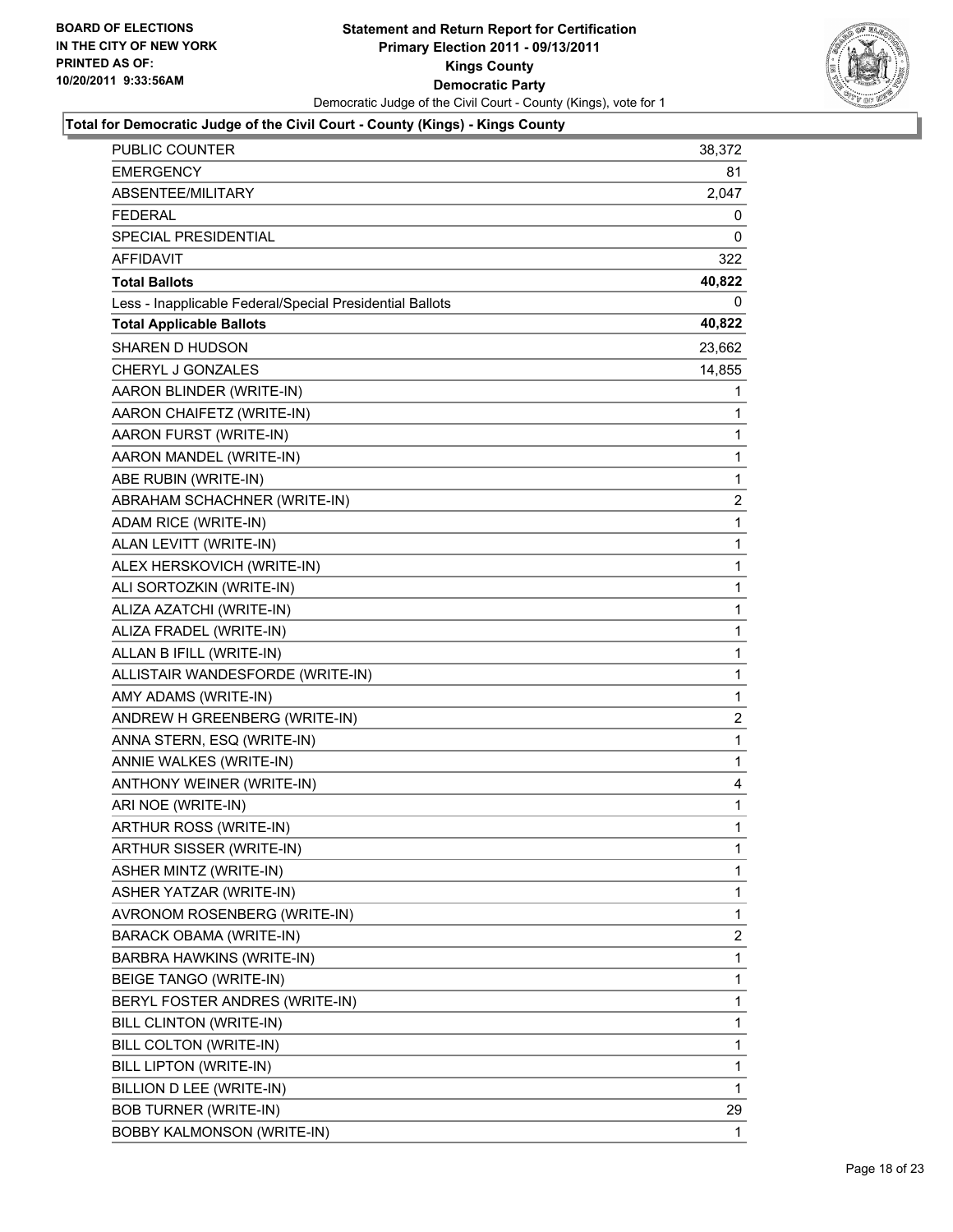

| <b>BORIS PINCUS (WRITE-IN)</b>   | 1              |
|----------------------------------|----------------|
| BRIAN ZIMMERMAN (WRITE-IN)       | 1              |
| BUDD NATR BA ROGERS (WRITE-IN)   | 1              |
| CALMAN BERGMAN (WRITE-IN)        | 1              |
| CAREY FISCHER (WRITE-IN)         | 1              |
| CARMINE C SANTA MARIA (WRITE-IN) | 1              |
| CARY FISHER (WRITE-IN)           | $\overline{2}$ |
| CENK UYGUR (WRITE-IN)            | 1              |
| CHAIM ISRAEL (WRITE-IN)          | 1              |
| CHARLES ADLER (WRITE-IN)         | 1              |
| CHARLES ERANI (WRITE-IN)         | 1              |
| CHARLES FINKELSTEIN (WRITE-IN)   | 4              |
| CHARLES SEIDEMAN (WRITE-IN)      | 1              |
| CHARLIE LASAC (WRITE-IN)         | 1              |
| CHAYA P WEINBERG (WRITE-IN)      | 1              |
| CHESKI BAUM (WRITE-IN)           | 1              |
| CHRISTOPHER BERNDT (WRITE-IN)    | 1              |
| CLAIRE LIPSHITZ (WRITE-IN)       | 1              |
| DA YAN (WRITE-IN)                | 1              |
| DANIEL LIPSHITZ (WRITE-IN)       | $\overline{c}$ |
| DANIEL TANNEBAUM (WRITE-IN)      | 1              |
| DARLEN MEALY (WRITE-IN)          | 1              |
| DAVID B HAMM (WRITE-IN)          | 1              |
| DAVID GREENFELD (WRITE-IN)       | 1              |
| DAVID GREENFIELD (WRITE-IN)      | 1              |
| DAVID NEIL (WRITE-IN)            | 1              |
| DAVID PFEFFER (WRITE-IN)         | 1              |
| DAVID SABQHIR (WRITE-IN)         | 1              |
| DAVID SCHMIDT (WRITE-IN)         | 1              |
| DAVID WEPRIN (WRITE-IN)          | 16             |
| DEAR MIZLA (WRITE-IN)            | 1              |
| DEBOROAH TOWN (WRITE-IN)         | 1              |
| DEIDRA C TOWNS (WRITE-IN)        | 1              |
| DEIDRA TOWNS (WRITE-IN)          | 15             |
| DENNIS MILBAVER (WRITE-IN)       | 1              |
| DENNIS RAPPS (WRITE-IN)          | 1              |
| DIEDRA C TOWNES (WRITE-IN)       | 1              |
| DINA YARMARK (WRITE-IN)          | 1              |
| DOROTHY JOHNSON (WRITE-IN)       | 1              |
| DOV HIKIND (WRITE-IN)            | 1              |
| ED KOCH (WRITE-IN)               | $\overline{2}$ |
| ED TOWNS (WRITE-IN)              | $\overline{2}$ |
| EDWARD FRIED (WRITE-IN)          | 1              |
| ERIC ESPINAL (WRITE-IN)          | 1              |
| ESTER M SINEN (WRITE-IN)         | 1              |
| EZRIEL SCHEINER (WRITE-IN)       | 1              |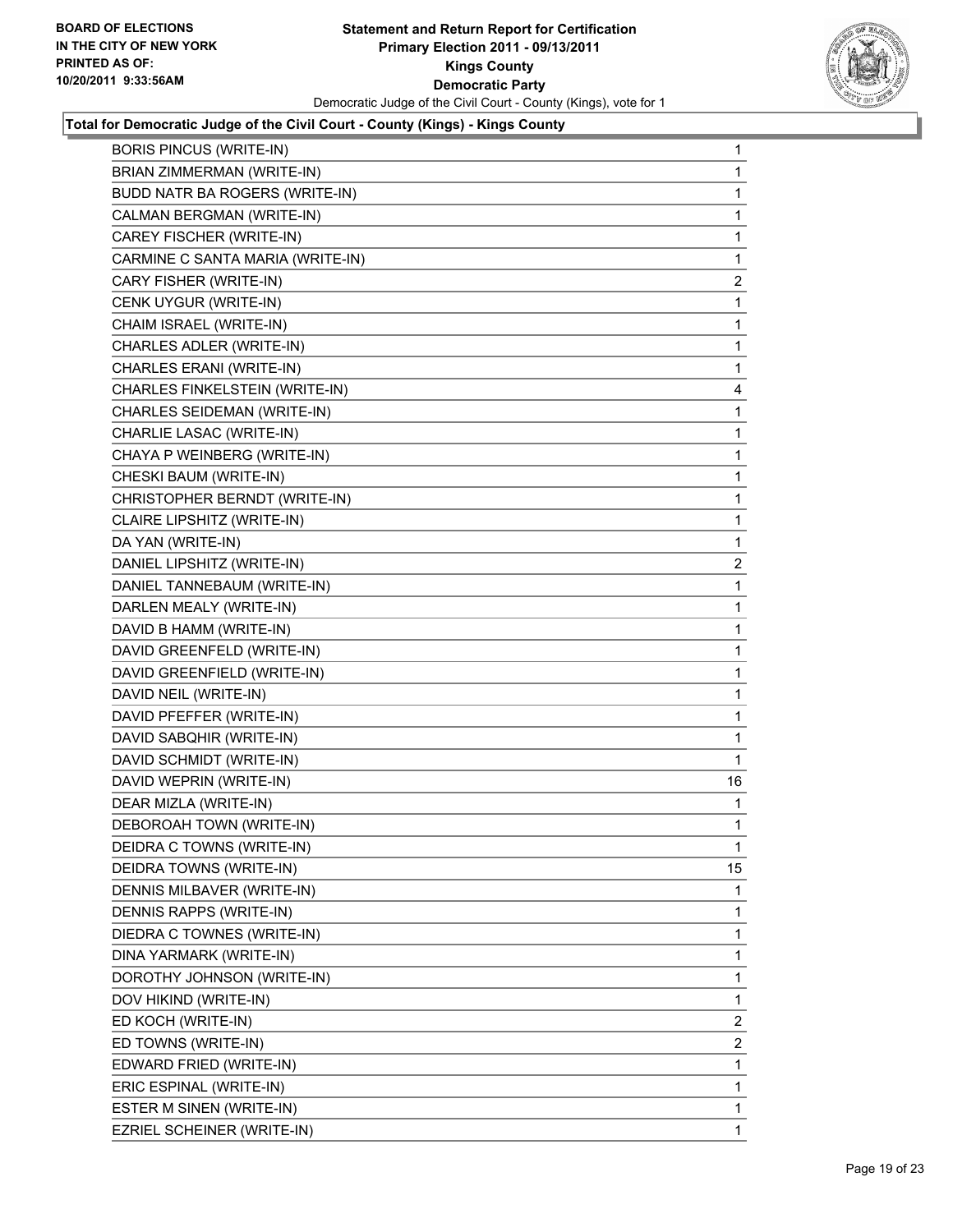

| F WILLIAM CHICKERING (WRITE-IN)   | 1            |
|-----------------------------------|--------------|
| FRANK ESPOSITO (WRITE-IN)         | 1            |
| FRANK SEDDIO (WRITE-IN)           | 1            |
| <b>GENE RUSSIANOFF (WRITE-IN)</b> | 1            |
| <b>GEORGE BUSH (WRITE-IN)</b>     | 1            |
| <b>GLENN SINGER (WRITE-IN)</b>    | 1            |
| <b>GORDAN STEIN (WRITE-IN)</b>    | 1            |
| <b>GUSSIE BERNSON (WRITE-IN)</b>  | 1            |
| HAIN J SABBYL (WRITE-IN)          | 1            |
| HOWARD STERN (WRITE-IN)           | 1            |
| IAN D GIRSHAK (WRITE-IN)          | 1            |
| IRWIN KAUFMAN (WRITE-IN)          | 1            |
| <b>ISAAC UNQAR (WRITE-IN)</b>     | 1            |
| ISH CABIBEL (WRITE-IN)            | 1            |
| ITTA HARTMAN (WRITE-IN)           | 1            |
| JACK MYER (WRITE-IN)              | 1            |
| JACOB FELDMAN (WRITE-IN)          | 1            |
| JACOB OBERLANDO (WRITE-IN)        | 2            |
| JACOB SCHIFF (WRITE-IN)           | $\mathbf{2}$ |
| JAMES PALADINO (WRITE-IN)         | 1            |
| JANE B BURA-DRAGO (WRITE-IN)      | 1            |
| JASON KOPPEL (WRITE-IN)           | $\mathbf{2}$ |
| JEAN SCHNEIDER (WRITE-IN)         | 1            |
| JEFFREY MILLER (WRITE-IN)         | 1            |
| JEINSAOUS GONZALEZ (WRITE-IN)     | 1            |
| JEROME HORNBLASS (WRITE-IN)       | 1            |
| JERRY SILVER (WRITE-IN)           | 1            |
| JESUS GONZALEZ (WRITE-IN)         | 43           |
| JOE NEIMAN (WRITE-IN)             | 1            |
| JOE SHARKEY (WRITE-IN)            | 1            |
| JOEL FEVER (WRITE-IN)             | 1            |
| JOHN LIU (WRITE-IN)               | 1            |
| JONATHAN HAGIER (WRITE-IN)        | 2            |
| JORGE CARLOS (WRITE-IN)           | 1            |
| JOSE GONZALEZ (WRITE-IN)          | 1            |
| JOSEPH HANSON (WRITE-IN)          | 1            |
| JOSEPH LUHRS (WRITE-IN)           | 1            |
| JOSEPH PASCARELLA (WRITE-IN)      | 1            |
| JUAN GONZALES (WRITE-IN)          | 1            |
| JUDA KNIPEL (WRITE-IN)            | 1            |
| JUDITH KAYE (WRITE-IN)            | 1            |
| JULIN HERZOG (WRITE-IN)           | 1            |
| JULIO GONZALEZ (WRITE-IN)         | 1            |
| JY GREENWALD (WRITE-IN)           | 1            |
| KENNY SCHAEFER (WRITE-IN)         | 1            |
| KEVIN MANUELE (WRITE-IN)          | 1            |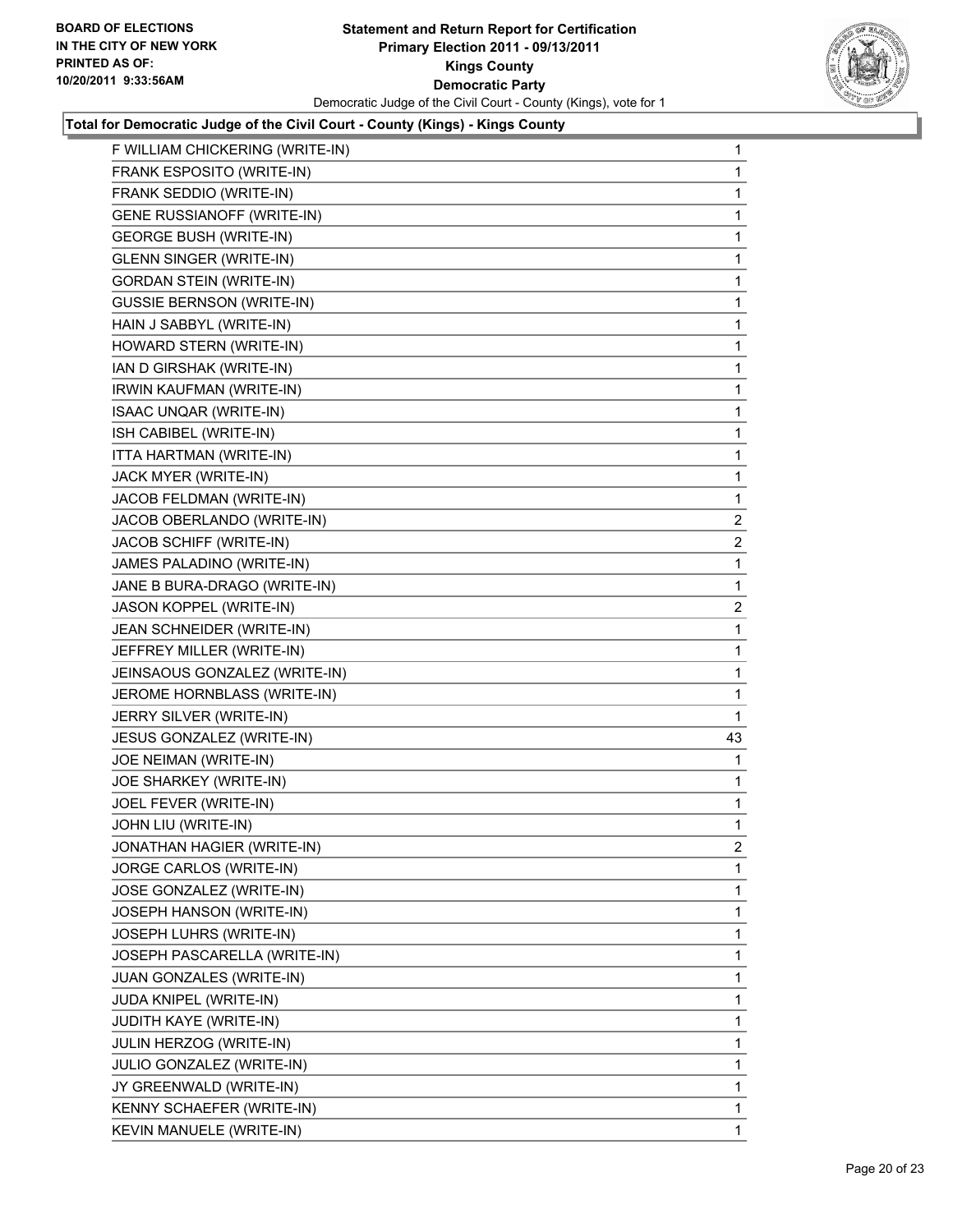

| LARA GENOVESI (WRITE-IN)     | $\mathbf 1$    |
|------------------------------|----------------|
| LAURA ADLER (WRITE-IN)       | $\overline{c}$ |
| LAURA PETERS (WRITE-IN)      | 1              |
| LECELA DAILA (WRITE-IN)      | 1              |
| LILLIANT DEUTSH (WRITE-IN)   | 1              |
| LUNGIA ZISMAN (WRITE-IN)     | 1              |
| LYNN POLANSKY (WRITE-IN)     | 1              |
| MAKSIR YABLONASKY (WRITE-IN) | $\mathbf 1$    |
| MARCIA M SCHIFF (WRITE-IN)   | $\mathbf{2}$   |
| <b>MARK FASS (WRITE-IN)</b>  | 1              |
| MARK FREDMAN (WRITE-IN)      | 1              |
| MARK SOLOMON (WRITE-IN)      | 1              |
| MARTIN ADELMAN (WRITE-IN)    | 1              |
| MARTIN GELBER (WRITE-IN)     | 1              |
| MARTIN KELLY (WRITE-IN)      | 1              |
| MARTIN PRICE (WRITE-IN)      | 1              |
| MARVA KING-SMITH (WRITE-IN)  | 1              |
| MARY MILES (WRITE-IN)        | 1              |
| MICHAEL BAEL (WRITE-IN)      | 1              |
| MICHAEL KORSINSKY (WRITE-IN) | $\mathbf 1$    |
| MICHAEL LEDERMAN (WRITE-IN)  | 1              |
| MICHAEL WASSER (WRITE-IN)    | 3              |
| MIKE NELSON (WRITE-IN)       | 1              |
| MILTON VEGA (WRITE-IN)       | 1              |
| MORDECHAI KATZ (WRITE-IN)    | $\mathbf{2}$   |
| MOSHE STERN (WRITE-IN)       | $\mathbf 1$    |
| NANCY M SCHACHER (WRITE-IN)  | 1              |
| NIKKI LUCAS (WRITE-IN)       | 2              |
| NOACH DEAR (WRITE-IN)        | $\overline{7}$ |
| PAULA DE KOCK (WRITE-IN)     | 1              |
| PEILDRA TEWRD (WRITE-IN)     | 1              |
| PERI MORGULIS (WRITE-IN)     | 1              |
| PETER T BROWN (WRITE-IN)     | 1              |
| PETER VITAKIS (WRITE-IN)     | 1              |
| PETER WEITZNER (WRITE-IN)    | 1              |
| PHILIP BENNETT (WRITE-IN)    | 1              |
| PHILIP SMALLMAN (WRITE-IN)   | 1              |
| RABBI J RAQOFSKY (WRITE-IN)  | 1              |
| RAFAEL ESPINAL (WRITE-IN)    | 25             |
| RAFAEL ESPOILLAT (WRITE-IN)  | 1              |
| RAFI GRYNZTIEN (WRITE-IN)    | 1              |
| RALPH NADER (WRITE-IN)       | 1              |
| RAYMOND DOBRIN (WRITE-IN)    | 1              |
| RAYMOND O'NEILL (WRITE-IN)   | 1              |
| RENEE GIORDANO (WRITE-IN)    | 1              |
| RICK PERRY (WRITE-IN)        | 1              |
|                              |                |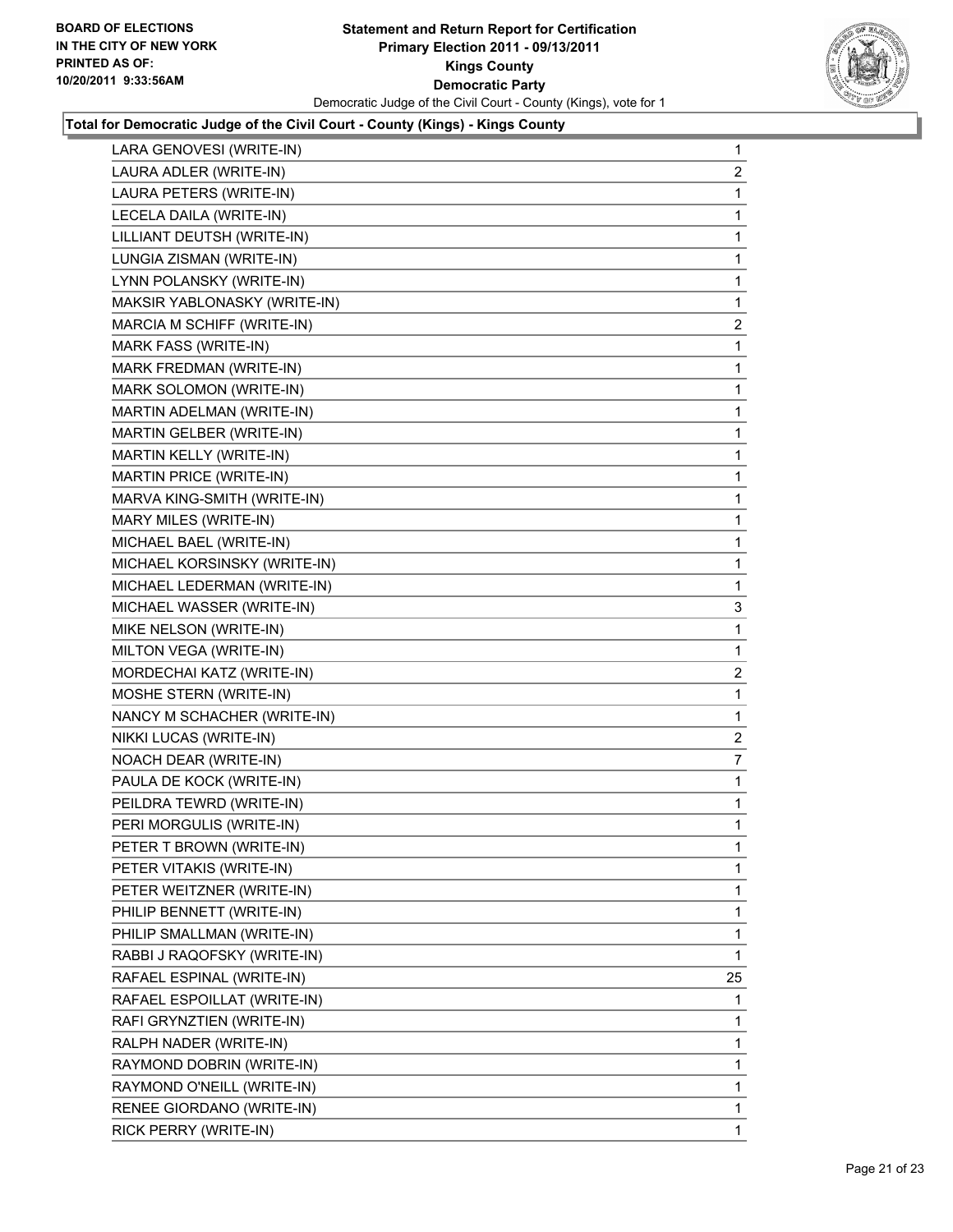

| ROBERT KOLBERT (WRITE-IN)     | 1              |
|-------------------------------|----------------|
| ROBERTS MACDOUGAIL (WRITE-IN) | 1              |
| ROBIN JONES SHEANS (WRITE-IN) | 1              |
| ROBNETES BICHOTTE (WRITE-IN)  | 1              |
| RODNEY WALKER (WRITE-IN)      | 1              |
| RON LUKOWITZ (WRITE-IN)       | 1              |
| RON PAUL (WRITE-IN)           | 1              |
| RONNY BATTINO (WRITE-IN)      | 1              |
| ROSE MADDEN (WRITE-IN)        | 1              |
| S.J FRONTINUS (WRITE-IN)      | 1              |
| SABRINA KRAUS (WRITE-IN)      | 1              |
| SAM SCHWARTZ (WRITE-IN)       | 2              |
| SAMUEL COLON (WRITE-IN)       | 1              |
| SAMUEL FREIDMAN (WRITE-IN)    | 2              |
| SARAH NEWMAN (WRITE-IN)       | 1              |
| SAUL COLD (WRITE-IN)          | 1              |
| SCHWOND HUDSON (WRITE-IN)     | 1              |
| SEAN HANNITY (WRITE-IN)       | 1              |
| SERNARA WEINSTEIN (WRITE-IN)  | 1              |
| SHAHSI GANRWEIG (WRITE-IN)    | 1              |
| SHAHSI GANZWEIG (WRITE-IN)    | 1              |
| SHAREN D HUGE (WRITE-IN)      | 1              |
| SHAREN SENGALEZ (WRITE-IN)    | 1              |
| SHAUL AZATCHI (WRITE-IN)      | 2              |
| SHAVEL ANSEL (WRITE-IN)       | 1              |
| SHAYE MOSES (WRITE-IN)        | 1              |
| SHIA LANGSAM (WRITE-IN)       | 1              |
| SHORANH DUDSON (WRITE-IN)     | 1              |
| SIMCHA FELDER (WRITE-IN)      | 1              |
| SIMCHA STROH (WRITE-IN)       | 1              |
| SIMON ZILBER (WRITE-IN)       | 1              |
| STACY LIGUORI (WRITE-IN)      | 1              |
| STEWART B MILSTEIN (WRITE-IN) | 2              |
| TED KRISHER (WRITE-IN)        | 1              |
| TED NUGENT (WRITE-IN)         | 1              |
| TED TURNER (WRITE-IN)         | $\overline{2}$ |
| THEODORE ROOSEVELT (WRITE-IN) | 1              |
| TIGER-CAT LANDON (WRITE-IN)   | 1              |
| TOBY ISREAL (WRITE-IN)        | 1              |
| TOM CHIN (WRITE-IN)           | 1              |
| URSULA GANGEMI (WRITE-IN)     | 1              |
| VINCENT RUSSO (WRITE-IN)      | 1              |
| WAI-SIN LI (WRITE-IN)         | 1              |
| WILLIAM BOYLAND (WRITE-IN)    | 1              |
| YACHEVED COHEN (WRITE-IN)     | 1              |
| YASHA HUE (WRITE-IN)          | 1              |
|                               |                |